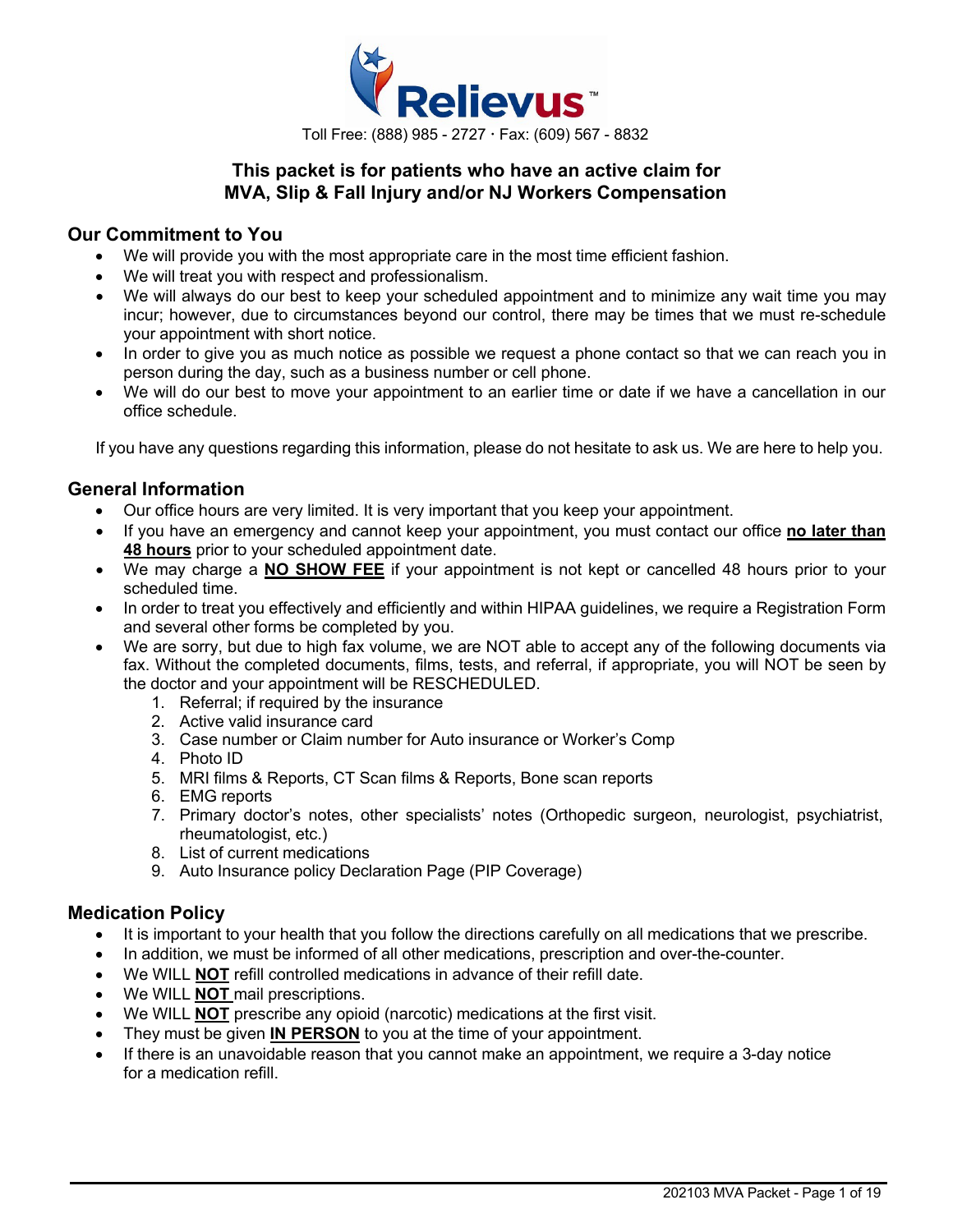# **Financial Policy**

- We are committed to providing you with the best possible care.
- We expect that you have an understanding of your responsibilities under your insurance contract in respect to referral and pre-authorization requirements, and your deductible, co-pay, and coverage limits.
- In order to achieve your maximum allowable benefits, we need your assistance and your understanding of our payment policy.
- Payment is due in full at time of service, unless you have made payment arrangements in advance with our business office.
- If you have insurance coverage with one of the plans we participate with, we will bill your insurance company along the guidelines of our contract; however, we require that **ALL COPAYS OR DEDUCTIBLES be paid at the time of service.**
- If you have an insurance with which we do not participate, we ask that payment be made at the time services are rendered and your insurance company will reimburse any amount due to you directly.
- Returned checks will be subject to **an additional \$25.00 service fee.**
- We will gladly discuss your proposed treatment and answer any questions relating to your insurance. Please realize; however, that your insurance is a contract between you, your employer and the insurance company. We are not a party to that contract.
- While filing of insurance claims is a courtesy we extend to our patients, all charges are the responsibility of the patient from the date the services are rendered.
- You will be required to show a copy of your insurance card at the time of service.
- If you do not have your insurance information or we are unable to verify your coverage, you will be required to pay for the services rendered to you that day.
- If your insurance coverage terminates or changes, you are responsible for notifying us of this change immediately so that we can assist you in receiving your maximum reimbursement.

### **Missed Appointments**

- Please help us serve you better by keeping scheduled appointments.
- **Unless cancelled at least 48 hours in advance,** our policy is to charge a **NO SHOW FEE** for missed office appointments.
- **Missed appointments for procedures performed at surgery centers will incur a fee of \$100. This includes not following instructions; stopping of medications, food/drink restrictions and having a driver.**

### **Communication**

• You authorize Relievus and our subcontractors including our debt collection agency to contact you via email and/or text regarding your account. If you do not wish for us to contact you in this manner, you will notify our office in writing.

**I HAVE READ the Financial Policy. I UNDERSTAND and AGREE to this Financial Policy. I GUARANTEE payment of all charges incurred for the account. I hereby assign benefits to RELIEVUS for all claims submitted to my insurance on my behalf. I further agree to pay any attorney's fee, court cost and related collection fees incurred.**

| <b>Patient Print Name</b>                     | <b>Patient Signature</b>                     | Date |
|-----------------------------------------------|----------------------------------------------|------|
|                                               |                                              |      |
| Responsible Party Print Name (if not patient) | Responsible Party Signature (if not patient) | Date |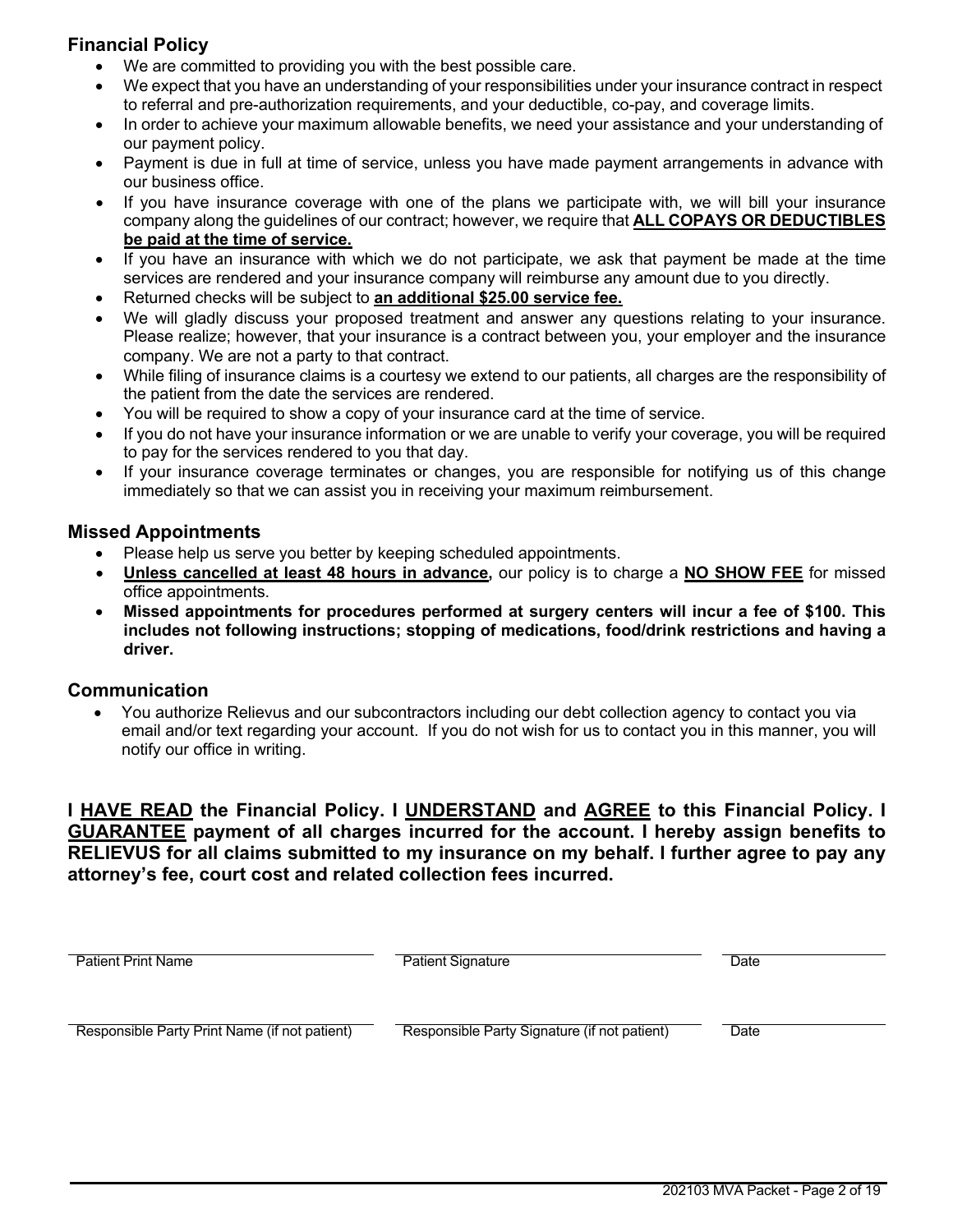

### **Important Note Regarding After Hours/Weekend Services**

**Relievus** provides care for chronic problems. As such, our patients are not expected to require urgent care or immediate contact with this practice after hours. If you have an urgent medical problem after regular business hours (8AM to 5PM Monday through Friday) or over the weekend, please do one of the following:

- Contact your primary care physician
- Go to an urgent care center
- Go to the emergency department of the nearest hospital

It is permissible that you obtain medications from these physicians for any acute pain or new injury that you have.

It is your responsibility to contact us within the next two business days to inform us of any changes, additions, or deletions made to your narcotic regimen. All non-narcotic changes should be reported at your next office visit.

Thank you in advance.

By signing below, you agree that you have read the above notice regarding after hours/weekend services and that you understand your responsibilities.

Patient Name **Date Contains Container Container Container Container Container Container Container Container Date**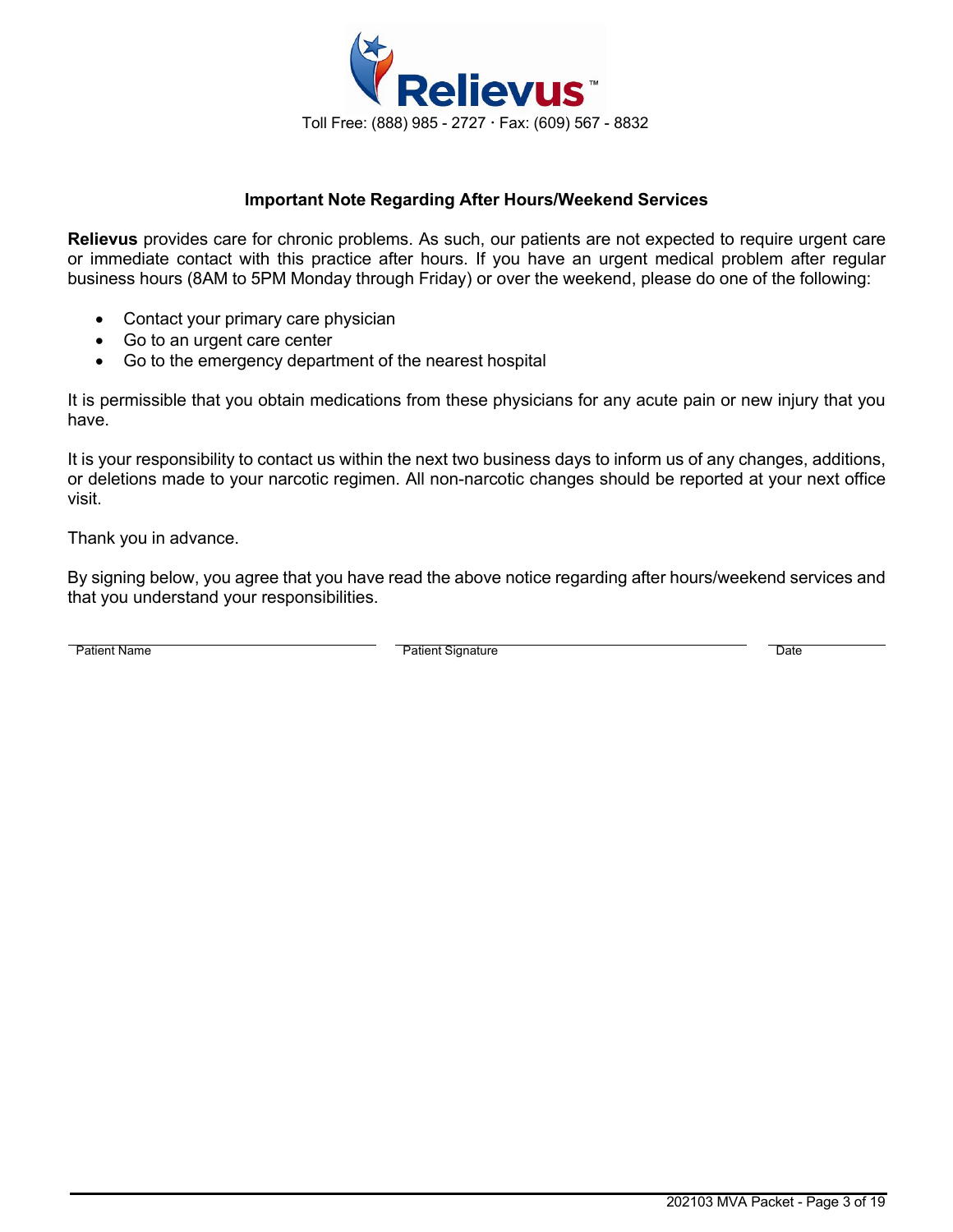

# **Patient Information**

|                                                                                                                                                                         |                                                                                                        |  | Sex: $\Box$ M $\Box$ F                                                                                                                                                                                                               |
|-------------------------------------------------------------------------------------------------------------------------------------------------------------------------|--------------------------------------------------------------------------------------------------------|--|--------------------------------------------------------------------------------------------------------------------------------------------------------------------------------------------------------------------------------------|
|                                                                                                                                                                         |                                                                                                        |  |                                                                                                                                                                                                                                      |
|                                                                                                                                                                         |                                                                                                        |  |                                                                                                                                                                                                                                      |
|                                                                                                                                                                         |                                                                                                        |  |                                                                                                                                                                                                                                      |
|                                                                                                                                                                         |                                                                                                        |  |                                                                                                                                                                                                                                      |
|                                                                                                                                                                         |                                                                                                        |  |                                                                                                                                                                                                                                      |
|                                                                                                                                                                         |                                                                                                        |  |                                                                                                                                                                                                                                      |
|                                                                                                                                                                         |                                                                                                        |  |                                                                                                                                                                                                                                      |
|                                                                                                                                                                         |                                                                                                        |  | Family Doctor: _____________________________Phone: ______________________________                                                                                                                                                    |
| <b>INSURANCE</b>                                                                                                                                                        |                                                                                                        |  |                                                                                                                                                                                                                                      |
| Date of Accident (if applicable): Type of Accident: ________<br>Please briefly describe the accident. If necessary, you may use the back of this page. Please also note |                                                                                                        |  |                                                                                                                                                                                                                                      |
|                                                                                                                                                                         |                                                                                                        |  | <b>Primary Insurance Name:</b> 2008 2012 2012 2013 2014 2015 2016 2017 2018 2019 2012 2014 2015 2016 2017 2018 2019                                                                                                                  |
|                                                                                                                                                                         |                                                                                                        |  |                                                                                                                                                                                                                                      |
|                                                                                                                                                                         |                                                                                                        |  |                                                                                                                                                                                                                                      |
|                                                                                                                                                                         |                                                                                                        |  |                                                                                                                                                                                                                                      |
|                                                                                                                                                                         | Subscriber Date of Birth: Subscriber SS #: Cubscriber SS #: Cubscriber SS #: Cubscriber Date of Birth: |  |                                                                                                                                                                                                                                      |
|                                                                                                                                                                         |                                                                                                        |  | Secondary Insurance Name: <u>2000 100 million and the manuscripts</u> Decondary Insurance Name: 2001 100 million and D                                                                                                               |
|                                                                                                                                                                         |                                                                                                        |  |                                                                                                                                                                                                                                      |
|                                                                                                                                                                         |                                                                                                        |  |                                                                                                                                                                                                                                      |
|                                                                                                                                                                         |                                                                                                        |  | Subscriber: Nelationship: Nelationship: Nelationship: Nelationship: Nelationship: Nelationship: Nelationship: Nelationship: Nelationship: Nelationship: Nelationship: Nelationship: Nelationship: Nelationship: Nelationship:        |
|                                                                                                                                                                         |                                                                                                        |  | Subscriber Date of Birth: Subscriber SS #: Cubscriber SS #: Cubscriber SS #: Cubscriber Date of Birth:                                                                                                                               |
|                                                                                                                                                                         |                                                                                                        |  | Tertiary Insurance Name: Manner Manner Music Compared Auto Discussion Discussion Discussion Discussion Discussion                                                                                                                    |
|                                                                                                                                                                         |                                                                                                        |  |                                                                                                                                                                                                                                      |
|                                                                                                                                                                         |                                                                                                        |  |                                                                                                                                                                                                                                      |
|                                                                                                                                                                         |                                                                                                        |  | Subscriber: Nelationship: Nelationship: Nelationship: Nelationship: Nelationship: Nelationship: Nelationship: Nelationship: Nelationship: Nelationship: Nelationship: Nelationship: Nelationship: Nelationship: Nelationship:        |
|                                                                                                                                                                         |                                                                                                        |  | Subscriber Date of Birth: Subscriber SS #: Cubscriber SS #: Cubscriber SS #: Cubscriber Date of Birth:                                                                                                                               |
|                                                                                                                                                                         |                                                                                                        |  | Attorney Name: <u>Name: Attorney Name: Attorney Name:</u>                                                                                                                                                                            |
|                                                                                                                                                                         |                                                                                                        |  |                                                                                                                                                                                                                                      |
|                                                                                                                                                                         |                                                                                                        |  | Employer Name: <u>Name: All and the Community of Contract Community of Contract Community of Contract Community of Contract Community of Contract Community of Community of Community of Community of Community of Community of </u> |
|                                                                                                                                                                         |                                                                                                        |  |                                                                                                                                                                                                                                      |
|                                                                                                                                                                         |                                                                                                        |  | Are we authorized to release your medical information to the listed Emergency Contact? $\Box$ Yes $\Box$ No                                                                                                                          |
| Signature: Signature:                                                                                                                                                   |                                                                                                        |  |                                                                                                                                                                                                                                      |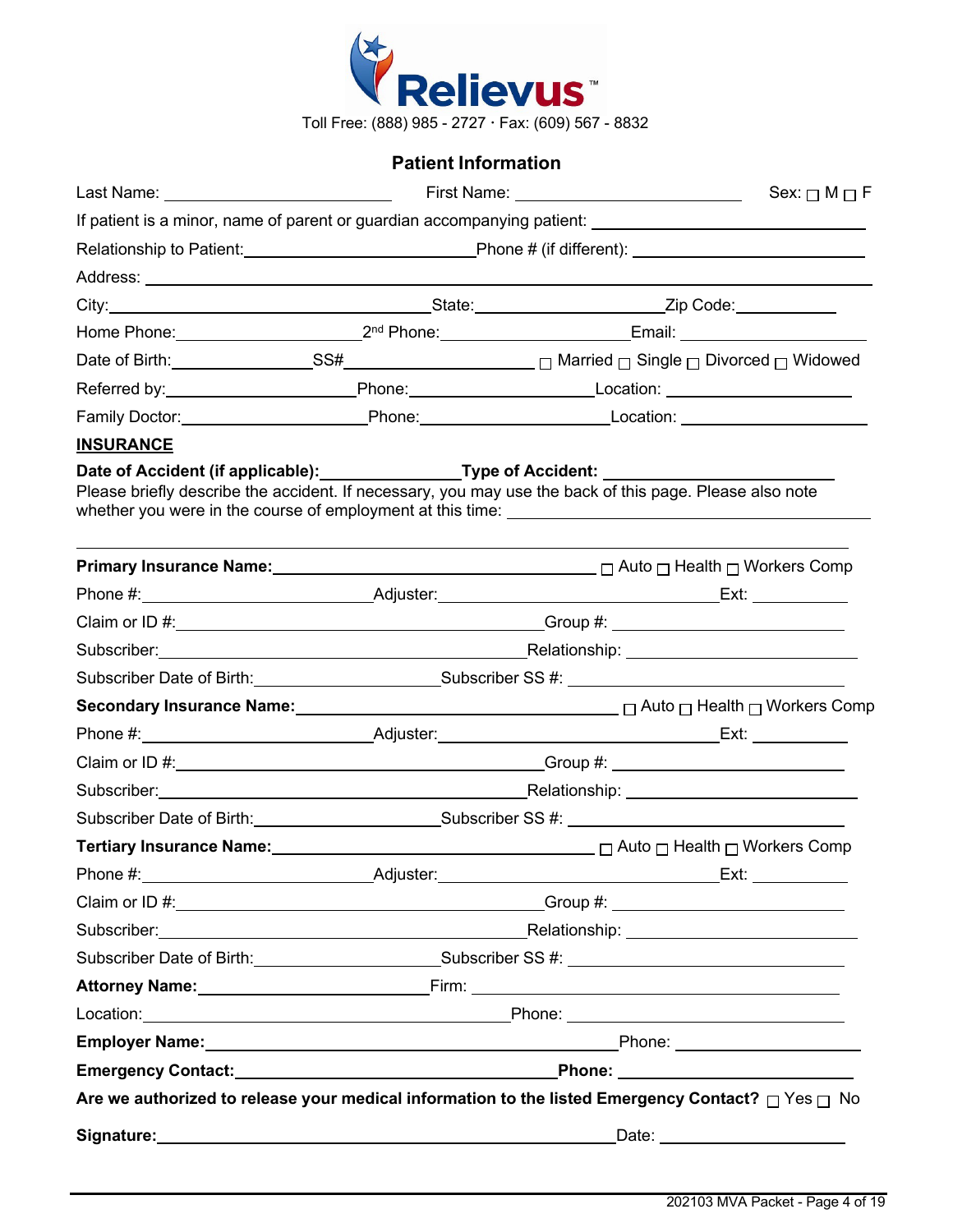

Toll Free: (888) 985 - 2727 Fax: (609) 567 - 8832

# **Accident & Injury Questionnaire**

| Patient Name: \[\]                                                                                                     |                      |                            |                                                                                                                                |
|------------------------------------------------------------------------------------------------------------------------|----------------------|----------------------------|--------------------------------------------------------------------------------------------------------------------------------|
|                                                                                                                        |                      |                            |                                                                                                                                |
| $\Box$ Right hand dominant $\Box$ Left hand dominant Sex: $\Box$ Male $\Box$ Female                                    |                      |                            |                                                                                                                                |
| Describe your accident                                                                                                 |                      |                            |                                                                                                                                |
|                                                                                                                        |                      |                            |                                                                                                                                |
| <b>Type of Accident:</b>                                                                                               |                      |                            |                                                                                                                                |
| □ Front/Head-on Collision □ Rear-ended □ "T-boned" – Driver Side □ "T-boned" – passenger side                          |                      |                            |                                                                                                                                |
| $\Box$ You were a driver $\Box$ You were a front passenger $\Box$ You were a back-seat passenger $\Box$ Other          |                      |                            |                                                                                                                                |
| Loss of Consciousness? □ Yes □ No □ Brief Moment □ Unknown                                                             |                      |                            |                                                                                                                                |
| Was the airbag deployed? $\Box$ Yes $\Box$ No $\Box$ Did you wear a seatbelt? $\Box$ Yes $\Box$ No                     |                      |                            |                                                                                                                                |
| Impacted Body Parts at the TIME OF ACCIDENT: $\Box$ Head $\Box$ Face $\Box$ Neck $\Box$ Midback $\Box$ Lower Back      |                      |                            |                                                                                                                                |
| Arm ( $\Box$ RT $\Box$ LT $\Box$ Both)                                                                                 |                      |                            | Leg ( $\Box$ RT $\Box$ LT $\Box$ Both) Shoulder ( $\Box$ RT $\Box$ LT $\Box$ Both)                                             |
| <b>Knee</b> ( $\Box$ RT $\Box$ LT $\Box$ Both) <b>Hip</b> ( $\Box$ RT $\Box$ LT $\Box$ Both)                           |                      |                            |                                                                                                                                |
| <b>Immediately</b> started to experience pain on: $\Box$ Head $\Box$ Face $\Box$ Neck $\Box$ Midback $\Box$ Lower Back |                      |                            |                                                                                                                                |
|                                                                                                                        |                      |                            | Arm ( $\Box$ RT $\Box$ LT $\Box$ Both) Leg ( $\Box$ RT $\Box$ LT $\Box$ Both) Shoulder ( $\Box$ RT $\Box$ LT $\Box$ Both)      |
| <b>Knee</b> ( $\Box$ RT $\Box$ LT $\Box$ Both) <b>Hip</b> ( $\Box$ RT $\Box$ LT $\Box$ Both)                           |                      |                            |                                                                                                                                |
|                                                                                                                        |                      |                            |                                                                                                                                |
| If Yes, who brought you?  □ Friend □ Family Member □ Spouse □ Ambulance                                                |                      |                            |                                                                                                                                |
|                                                                                                                        |                      |                            | When? $\Box$ Immediately after accident $\Box$ Later that day $\Box$ The next day $\Box$ Few days later $\Box$ Few weeks later |
|                                                                                                                        |                      |                            | X-Ray: □ Yes □ No Hospitalization? □ Yes □ No Released from ER same Day? □ Yes □ No                                            |
| Released with Meds?                                                                                                    | $\Box$ Yes $\Box$ No |                            |                                                                                                                                |
| Have you had treatments since the accident with any of the following?                                                  |                      |                            |                                                                                                                                |
| □ Physical Therapist:                                                                                                  |                      | $\Box$ Chiropractor:       |                                                                                                                                |
| □ Trigger Point Injections:                                                                                            |                      | $\Box$ PENS:               |                                                                                                                                |
| $\Box$ Acupuncture:                                                                                                    |                      | $\Box$ Joint Injections:   |                                                                                                                                |
| $\sqcap$ Neurologist:                                                                                                  |                      | $\Box$ Orthopedic Surgeon: |                                                                                                                                |
| $\Box$ Surgery:                                                                                                        |                      |                            |                                                                                                                                |
| □ Meds (Muscle Relaxants, NSAIDS, Tylenol, Paid Meds):                                                                 |                      |                            |                                                                                                                                |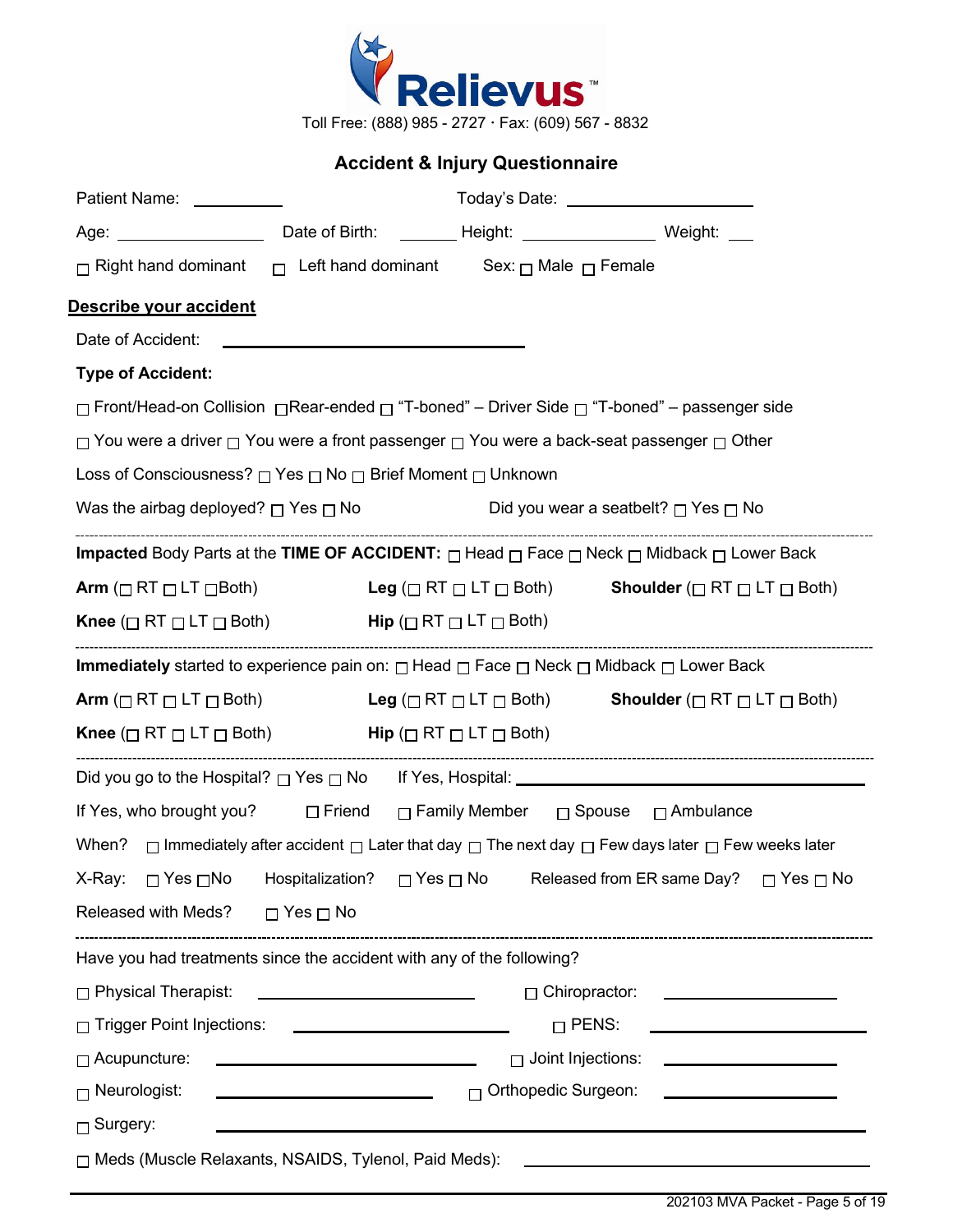# **Current Pain? Please circle areas of current pain**

| <b>Circle Pain Level</b>                                                                                                                     |                               |                              |                     |                     |         |         |
|----------------------------------------------------------------------------------------------------------------------------------------------|-------------------------------|------------------------------|---------------------|---------------------|---------|---------|
| $\Box$ NECK: Pain Level (0 ~ 10)<br>$\overline{0}$<br>2<br>$\overline{1}$                                                                    | 3<br>4                        | 5<br>6                       | 8<br>7              | 10<br>9             |         |         |
| $\Box$ MIDBACK: Pain Level (0 ~ 10) 0<br>$\mathbf 1$                                                                                         | $\overline{2}$<br>3           | $\overline{\mathbf{4}}$<br>5 | 6<br>$\overline{7}$ | 8<br>9              | 10      |         |
| $\Box$ LOWER BACK: Pain Level (0 ~ 10)<br>$\overline{0}$                                                                                     | $\overline{2}$<br>$\mathbf 1$ | $\mathfrak{B}$<br>4          | 5<br>6              | $\overline{7}$<br>8 | 9<br>10 |         |
| $\Box$ HEADACHE: Pain Level (0 ~ 10) 0<br>$\mathbf{1}$                                                                                       | $\overline{2}$<br>3           | 5<br>4                       | 6<br>7              | 8                   | 9<br>10 |         |
| □ Other Location:<br>□                                                                                                                       | $\overline{0}$                | $\overline{2}$<br>3          | 5<br>4              | 6<br>7              | 8       | 9<br>10 |
| Other Location: Change of the Changes<br>П                                                                                                   | $\mathbf 0$<br>1              | 3<br>$\overline{2}$          | 5<br>4              | 6<br>$\overline{7}$ | 8       | 10<br>9 |
|                                                                                                                                              |                               |                              |                     |                     |         |         |
| - Does the pain radiate anywhere? ("shooting down the left or right arm" or "shooting up to the head"):                                      |                               |                              |                     |                     |         |         |
|                                                                                                                                              |                               |                              |                     |                     |         |         |
| - Describe your pain: $\Box$ Dull $\Box$ Aching $\Box$ Sharp $\Box$ Shooting $\Box$ Stabbing $\Box$ Throbbing $\Box$ Numbness $\Box$ Burning |                               |                              |                     |                     |         |         |
| - How often is your pain present? $\Box$ Occasionally $\Box$ Frequently $\Box$ Constantly                                                    |                               |                              |                     |                     |         |         |
| - Worst time of the day? <sub>□</sub> Morning   □ Afternoon   □ Evening   □ Night   □ All the time                                           |                               |                              |                     |                     |         |         |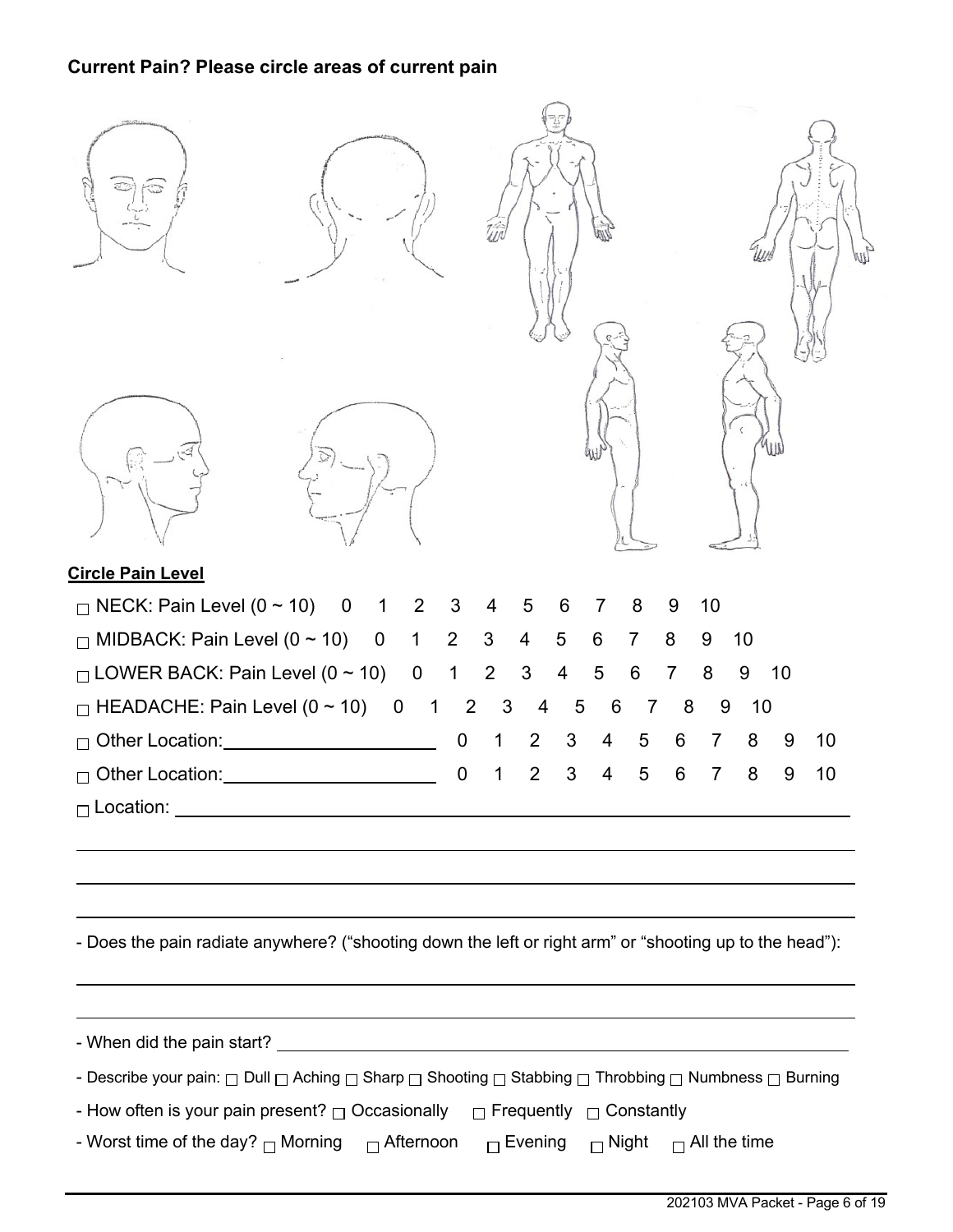| - "Pins and needles" or tingling sensation anywhere? ___________________________                                                          |  |  |  |
|-------------------------------------------------------------------------------------------------------------------------------------------|--|--|--|
| - Weakness? (Right leg, right arm, both legs) ________________________________                                                            |  |  |  |
|                                                                                                                                           |  |  |  |
|                                                                                                                                           |  |  |  |
| □ Walking □ Standing □ Lying Down □ Sitting □ Bending Forward □ Bending Backward □ Driving                                                |  |  |  |
| $\Box$ Coughing $\Box$ Bowel Movement $\Box$ Cold Weather $\Box$ Hot Weather $\Box$ Rainy Day $\Box$ Lifting Objects                      |  |  |  |
|                                                                                                                                           |  |  |  |
| $□$ Resting $□$ Massage $□$ Exercise $□$ Sitting $□$ Lying Down $□$ TENS Unit $□$ Physical Therapy $□$ Chiropractic                       |  |  |  |
|                                                                                                                                           |  |  |  |
| - Sleeping: $\Box$ Well $\Box$ "OK" $\Box$ Terrible Sleeping How long? $\Box$ 2 hrs $\Box$ 4 hrs $\Box$ 6 hrs $\Box$ 8 hrs $\Box$ >10 hrs |  |  |  |
| - How often do you wake up due to pain? $\Box$ 0 $\Box$ 1 $\Box$ 2 $\Box$ 3 $\Box$ 4 $\Box$ >5 times                                      |  |  |  |
|                                                                                                                                           |  |  |  |
| - Chiropractic Treatment Location: Calcular Charles Charles Charles Chiropractic Treatment Location:                                      |  |  |  |

- TENS Unit:  $\Box$  Never Used  $\Box$  I have a Unit  $\Box$  Used at home daily  $\Box$  Used at home as needed  $\Box$  Used during PT

# **Previous "Injections" Treatments**

| Epidural             |             |                               |                      |
|----------------------|-------------|-------------------------------|----------------------|
|                      | <b>Date</b> | <b>Number of Injection(s)</b> | <b>Doctor's Name</b> |
| Facet<br>П           |             |                               |                      |
|                      | <b>Date</b> | <b>Number of Injection(s)</b> | <b>Doctor's Name</b> |
| <b>Trigger Point</b> |             |                               |                      |
|                      | <b>Date</b> | <b>Number of Injection(s)</b> | <b>Doctor's Name</b> |
| $\sqcap$ PENS        |             |                               |                      |
|                      | <b>Date</b> | <b>Number of Injection(s)</b> | Doctor's Name        |
| Acupuncture          |             |                               |                      |
|                      | <b>Date</b> | <b>Number of Injection(s)</b> | <b>Doctor's Name</b> |
| Joints<br>п          |             |                               |                      |
|                      | <b>Date</b> | <b>Number of Injection(s)</b> | <b>Doctor's Name</b> |
| Other                |             |                               |                      |
|                      | <b>Date</b> | <b>Number of Injection(s)</b> | <b>Doctor's Name</b> |

### **Previous Injury/Accident History**

Did you have an MVA or work-related injury prior to this accident?  $\Box$  Yes  $\Box$  No If Yes,

- What kind of injury / accident?

- When?

- Symptoms?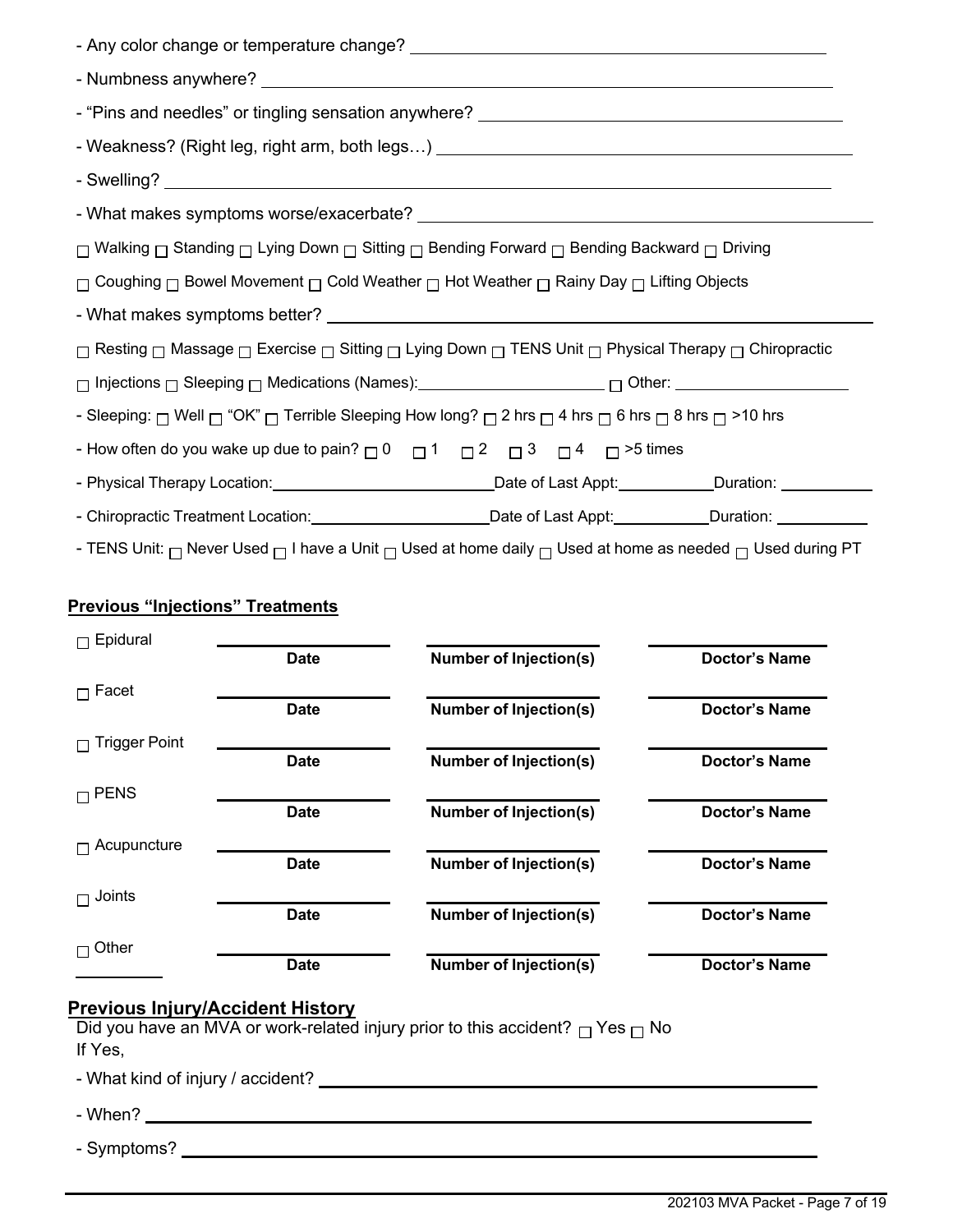# **Previous Injury/Accident History (Continued from Previous Page)**

- Treatments?

- Last Treatment (ex. 2 years prior to this accident)

### **Review of System**

| General:                 | □ Weight loss □ Weight Gain □ Fever □ Fatigue □ Loss of Appetite □ Nausea □ Vomiting                                                |
|--------------------------|-------------------------------------------------------------------------------------------------------------------------------------|
| Skin:                    | $\Box$ Skin Problem $\Box$ Rash $\Box$ Psoriasis $\Box$ Slow healing $\Box$ Easy bruising $\Box$ Itching                            |
| Neuro:                   | □ Lightheaded/dizziness □ Fainting □ Weakness □ Stroke □ Tremor □ Seizure □ Memory Loss                                             |
| Eyes:                    | □ Vision Problem □ Glaucoma □ Blurred Vision □ Double Vision                                                                        |
| ENT:                     | $\Box$ Ear pain $\Box$ Hearing loss $\Box$ Ear noises $\Box$ Nose bleed $\Box$ Sore throat $\Box$ Hoarseness $\Box$ Dental Problems |
| Cardiovascular:          | $\Box$ Chest pain $\Box$ Chest Pressure $\Box$ Shortness of breath $\Box$ Irregular heart beat $\Box$ Murmurs                       |
| <b>Respiratory:</b>      | □ Coughing □ Difficulty breathing □ Asthma/Wheezing □ Coughing up blood                                                             |
| <b>Gastrointestinal:</b> | $\Box$ Constipation $\Box$ Diarrhea $\Box$ Heartburn $\Box$ Bloody stool $\Box$ Pain in stomach $\Box$ Ulcers $\Box$ Hepatitis      |
| Genitourinary:           | □ Painful urination □ Frequent Urination □ Bloody Urine □ Kidney stone □ Incontinence □ Loss of libido                              |
|                          | $\Box$ Sexual difficulty $\Box$ Infection                                                                                           |
| Endocrine:               | $\Box$ Hypothyroidism $\Box$ Hyperthyroidism $\Box$ Diabetes $\Box$ Parathyroid problems                                            |
| Hematology:              | $\Box$ Anemia $\Box$ Bleeding disorder $\Box$ Easy bleeding $\Box$ Lymphoma/Leukemia $\Box$ Sickle cell disease                     |
| Immunologic:             | $\Box$ Catch cold easily $\Box$ HIV/AIDS $\Box$ Fever $\Box$ Hay Fever $\Box$ Frequent Sinus Problems $\Box$ Allergies              |
| Musculoskeletal:         | □ Arthritis □ Rheumatoid Arthritis □ Osteoarthritis □ Compression Fracture □ Head Injury □ Neck Injury                              |
|                          | ה Lower back injury ⊟ Spina trauma ה Birth trauma ⊟ Birth defect ⊟ Lupus ⊟ Spina bifida                                             |
|                          | □ Osteoporosis □ Muscular Dystrophy □ Muscle pain □ Scoliosis                                                                       |
| *Women Only:             | □ Irregular periods □ Premenstrual depression □ Hot flashes □ Menstrual Cramps □ Vaginal discharge                                  |
|                          | $\Box$ Hysterectomy $\Box$ Breast surgery $\Box$ Nipple discharge $\Box$ Breast lumps $\Box$ Last mammogram                         |
| *Men Only:               | $\Box$ Burning on urination $\Box$ Dripping after urination $\Box$ Prostate problems $\Box$ Difficulty starting urination           |
| <b>Psychiatric:</b>      | □ Depression □ Anxiety □ Panic attacks □ OCD □ Manic □ Bipolar □ Suicidal attempts                                                  |
|                          | $\overline{\Box}$ Suicidal ideation $\Box$ Homicidal $\Box$ Hallucination $\overline{\Box}$ Psychosis $\Box$ Other:                 |
|                          |                                                                                                                                     |

# **Past Medical History**

| Heart:                   | $\Box$ Coronary artery disease $\Box$ Hypertension $\Box$ Murmurs $\Box$ Valvular disease $\Box$ Aneurysm                            |
|--------------------------|--------------------------------------------------------------------------------------------------------------------------------------|
|                          | $\sqcap$ High Cholesterol                                                                                                            |
| Lungs:                   | $\Box$ Asthma $\Box$ COPD $\Box$ Emphysema $\Box$ Bronchitis $\Box$ TB $\Box$ Pneumonia $\Box$ Lung Cancer                           |
|                          | ┌┐Other:                                                                                                                             |
| <b>Gastrointestinal:</b> | $\Box$ Ulcer $\Box$ Reflux $\Box$ Gastritis $\Box$ Hepatitis $\Box$ Cancer $\Box$ Bleeding $\Box$ Diverticulosis $\Box$ Other: _____ |
| Kidney:                  |                                                                                                                                      |
| Endocrine:               | $\Box$ Diabetes $\Box$ Hypothyroidism $\Box$ Hyperthyroidism $\Box$ Other:                                                           |
| Neuro:                   | □ Stroke □ Aneurysm □ Brain cancer □ Nerve injury □ Spinal cord injury □ Alzheimer's □ Dementia                                      |
|                          | $\Box$ Seizures $\Box$ Parkinson's $\Box$ Other: _                                                                                   |
| <b>Psychiatric:</b>      | $\Box$ Depression $\Box$ Bipolar $\Box$ Anxiety $\Box$ Panic disorder $\Box$ Psychosis $\Box$ Schizophrenia $\Box$ Other:            |
| <b>Bone/Muscular:</b>    | $\Box$ Arthritis $\Box$ Rheumatoid arthritis $\Box$ Osteoarthritis $\Box$ Gout $\Box$ Osteoporosis $\Box$ Scoliosis                  |
| Cancer:                  |                                                                                                                                      |
| Other:                   |                                                                                                                                      |

# **Past Surgery History**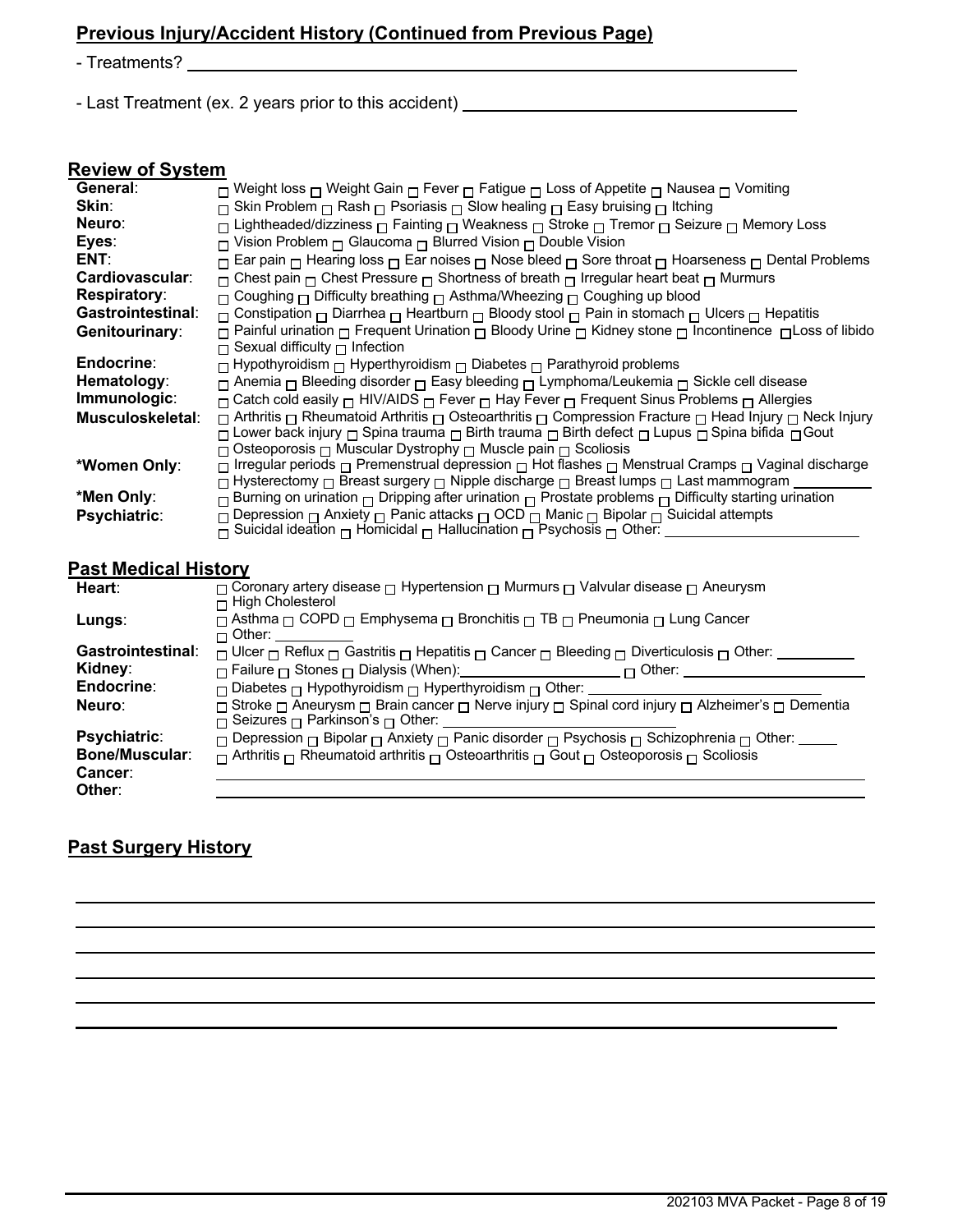|  | Allergies |  |
|--|-----------|--|
|  |           |  |

| Latex: <sub>冂</sub> Yes <sub>冂</sub> No Reaction:_ | Contrast (Dye): $\Box$ Yes $\Box$ No Reaction:                                             |
|----------------------------------------------------|--------------------------------------------------------------------------------------------|
|                                                    | Allergies to any medication(s) $\sqcap$ Yes, please list below $\sqcap$ Not that I know of |

# **Current Medications** (Please list current medications)

# **Significant Family History** (Cancer, hypertension, diabetes, depression, back pain…)

|                           | Mother's side: <u>example and contract and contract and contract and contract and contract and contract and contract and contract and contract and contract and contract and contract and contract and contract and contract and</u> |       |  |
|---------------------------|--------------------------------------------------------------------------------------------------------------------------------------------------------------------------------------------------------------------------------------|-------|--|
|                           |                                                                                                                                                                                                                                      |       |  |
|                           |                                                                                                                                                                                                                                      |       |  |
| So <u>cial History</u>    |                                                                                                                                                                                                                                      |       |  |
|                           |                                                                                                                                                                                                                                      |       |  |
|                           |                                                                                                                                                                                                                                      |       |  |
|                           | Use of drugs: $\Box$ Never $\Box$ Occasionally $\Box$ Frequently, Type/frequency: ________                                                                                                                                           |       |  |
|                           | <b>Marital status</b> : □ Single □ Married □ Separated □ Divorced □ Widowed                                                                                                                                                          |       |  |
|                           |                                                                                                                                                                                                                                      |       |  |
|                           |                                                                                                                                                                                                                                      |       |  |
|                           | Disability: $\Box$ Yes $\Box$ No If yes, please list reason/type: $\Box$                                                                                                                                                             |       |  |
|                           |                                                                                                                                                                                                                                      |       |  |
|                           |                                                                                                                                                                                                                                      |       |  |
|                           |                                                                                                                                                                                                                                      |       |  |
| <b>Patient Signature:</b> |                                                                                                                                                                                                                                      | Date: |  |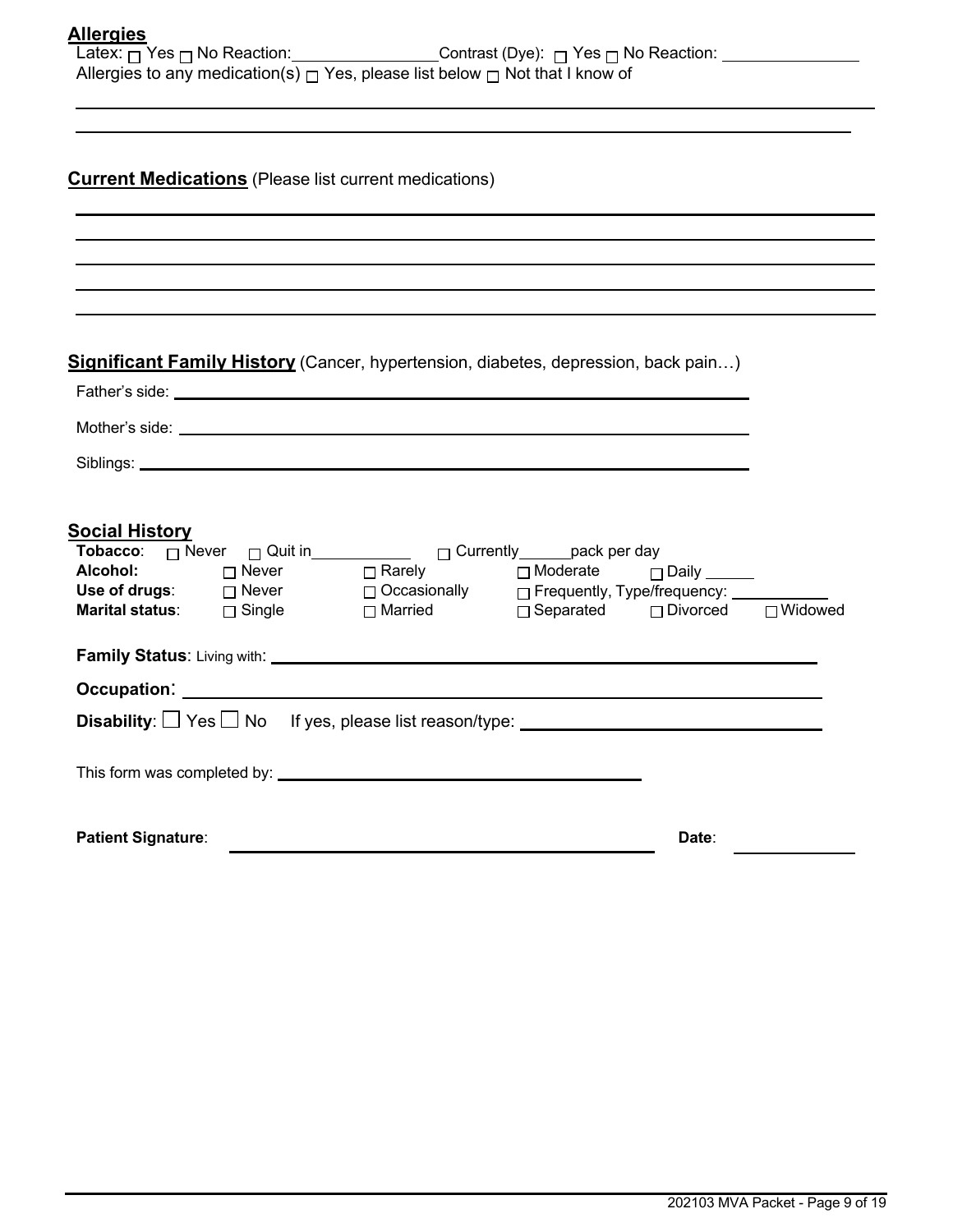

# **Opioid (Narcotic) Treatment Agreement**

I understand that in order to receive care for the treatment of pain in Relievus, I **MUST** comply with the following rules:

- 1. I **UNDERSTAND** that narcotic and controlled drug prescriptions are **MY RESPONSIBILITY** once they are placed in my hand. I **UNDERSTAND** that if anything happens to this prescription (i.e. it is lost, stolen, flushed down the toilet, etc.), I am personally responsible, and physicians, physician's assistants and/or nurse practitioners **WILL NOT** rewrite the prescription until the designated time is given.
- 2. Your narcotic and controlled drug prescription **WILL NEVER** be refilled after hours or on the weekends.
- 3. All controlled substances should be obtained at the **SAME PHARMACY**. Should the need arise to change pharmacies our office must be informed.
- 4. I **WILL** take medications at the dose and frequency prescribed. Any changes in the dose or frequency will be discussed with my physician, physician's assistant and/or nurse practitioner at Relievus. If my medications are prescribed on an every eight-hour basis, I **WILL** take these medications every eight hours. I **UNDERSTAND** that if I use more than the allowed amount or use up my medication before my appointment date, **NO MORE PILLS WILL BE GIVEN**.
- 5. I **UNDERSTAND** that narcotics and controlled drug prescriptions **WILL NOT** be phoned into the pharmacy. I **MUST** appear for my given appointment time.
- 6. I **UNDERSTAND** that if I come in at an earlier date for an appointment, my medication **WILL NOT** be given until the date of the original appointment.
- 7. I **WILL** receive prescriptions at the interval determined by physician, physician's assistant and/or nurse practitioner in Relievus.
- 8. I **WILL NOT** receive controlled substances for the treatment of pain from any source other physician, physician's assistant and/or nurse practitioner in Relievus.
- 9. I **WILL** communicate with my primary physician that I am treated at Relievus for the controlled prescribing of pain medications. I understand that Relievus has the permission to discuss all diagnostic and treatment details with the dispensing pharmacist or other professionals who provide my health care.
- 10. I **WILL** consent to random drug testing. I will **NOT** drink any alcohol beverages with pain medications. I will **NOT** use any illegal substances (cocaine, heroin, crystal methamphetamine, PCP, ecstasy, ketamine, etc.) or use any controlled substances which are not prescribed in our practice while being treated with controlled substances at Relievus. Refusal of such testing or positive results will result in prompt termination of care from Relievus.
- 11. I **WILL** safeguard my prescribed medications. I understand that these medications may be lethal or hazardous to a person that is not tolerant to its affects, especially a child.
- 12. I **WILL** comply with my scheduled appointments.
- 13. I **UNDERSTAND** that there is a possibility of impairment of thought processes, especially if this narcotic is combined with a sedative, a sleeping pill, tranquilizer or alcohol.
- 14. I **UNDERSTAND** the possible adverse effects and dependencies associated with these medications. Overdose of medication may result in injury or possible death. Other side effects may include, but are not limited to constipation, difficulty in urination, fatigue, drowsiness, nausea, itching, loss of appetite, confusion, sweating, flushing, sexual dysfunction, and or depressed respiration.
- 15. I **UNDERSTAND** that if I plan to become pregnant or become pregnant, I have to inform the physician, physician's assistant and/or nurse practitioner in Relievus immediately. I **UNDERSTAND** that if I become pregnant, a child **WILL** likely be physically dependent at birth if I continue narcotics.
- 16. You are expected to **INFORM OUR OFFICE** of any new medications or medical conditions, and of any adverse effects you experience from any of the medications that you take.
- 17. I **UNDERSTAND** that changing date, quantity or strength of medication or altering a prescription in any way, shape or form is against the law. Forged signatures are also against the law. If there is a violation this will be reported to the patient's pharmacy, local authorities and DEA.
- 18. I realize that it is **MY RESPONSIBILITY** to keep others and myself from harm, including safety of driving and the operation of machinery.
- 19. I **UNDERSTAND** that if I violate this contract, all medications from Relievus **WILL** thereafter CEASE.
- 20. I **UNDERSTAND** this mode of treatment will be stopped if any of the following occurs:
	- a) I giveaway, sell, or misuse the drugs or use other people's drugs or illegal substances;
	- b) I am noncompliant with any of the terms of this agreement;
	- c) I disrespect or harass any Relievus personnel;
	- d) I do not follow up regularly or as requested by my physician, physician's assistant and/or nurse practitioner.

**YOU ARE INFORMED** that you have the right and power to sign and be bound by this agreement, and that you have read, understand and accept all of its terms.

Patient's Name / Signature Date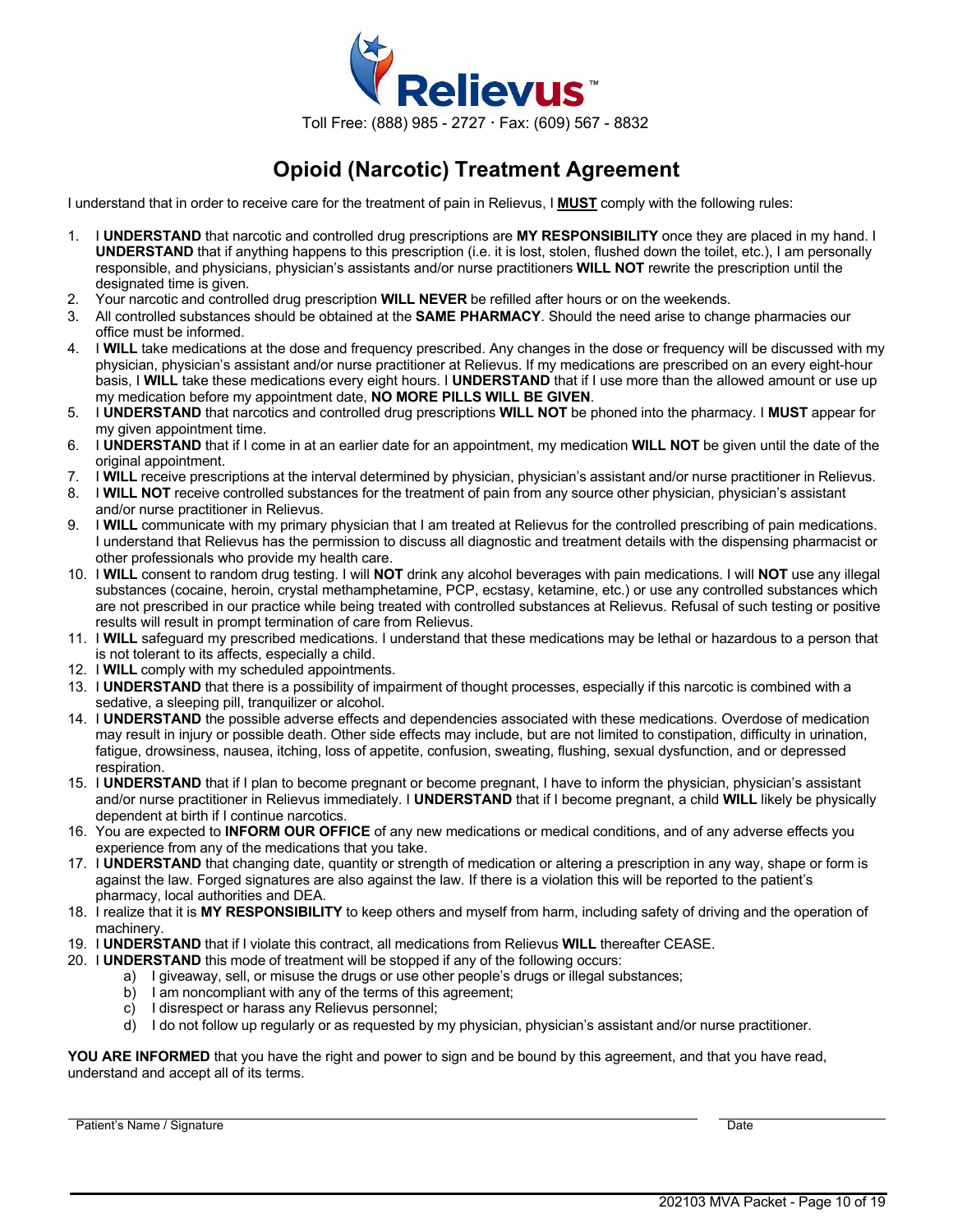

To All Patients of Relievus,

If urine toxicology results read **positive for alcohol** while you are taking opioid pain medications, our practice will **discontinue opioid pain medications** and continue any other services you may receive at our clinic or you will be **promptly discharged** from our practice due to the potential serious side effects from drinking alcohol beverages while taking **Opioid pain medication.**

Due to the drug-drug interaction and potential serious side effects from **taking both Opioid pain medications and Benzodiazepines**, our medical providers at Relievus will not prescribe any opioid pain medications if you are on any of the following benzodiazepines:

- Valium (Diazepam)
- Ativan (Lorazepam)
- Xanax (Alprazolam)
- Klonopin (Clonazepam)
- Restoril (Temazepam)
- Prosom (Estazolam)
- 1. If you want to continue taking benzodiazepines, **opioid pain medication must be discontinued.**
- 2. Until the benzodiazepines are **completely weaned off**, any opioid pain medication will be avoided due to the serious drug-drug interaction.
- 3. If urine toxicology results read positive for any benzodiazepines while you are taking opioid pain medications, you will be promptly discharged from our practice.
- 4. If you want to continue Benzodiazepines with opioid pain medications, you will have to find another pain management practice for continuation of those medications together.
- 5. Please note, we frequently monitor the PDMP (Prescription Drug Monitoring Program) and know when you fill opioid pain medications and benzodiazepines.

# **I HAVE READ THIS FORM OR HAVE HAD IT READ TO ME. I UNDERSTAND ALL OF IT. I HAVE HAD A CHANCE TO HAVE ALL OF MY QUESTIONS REGARDING THIS TREATMENT ANSWERED TO MY SATISFACTION.**

| <b>Print Patient Name:</b> | Date |
|----------------------------|------|
| Patient Signature:         | Date |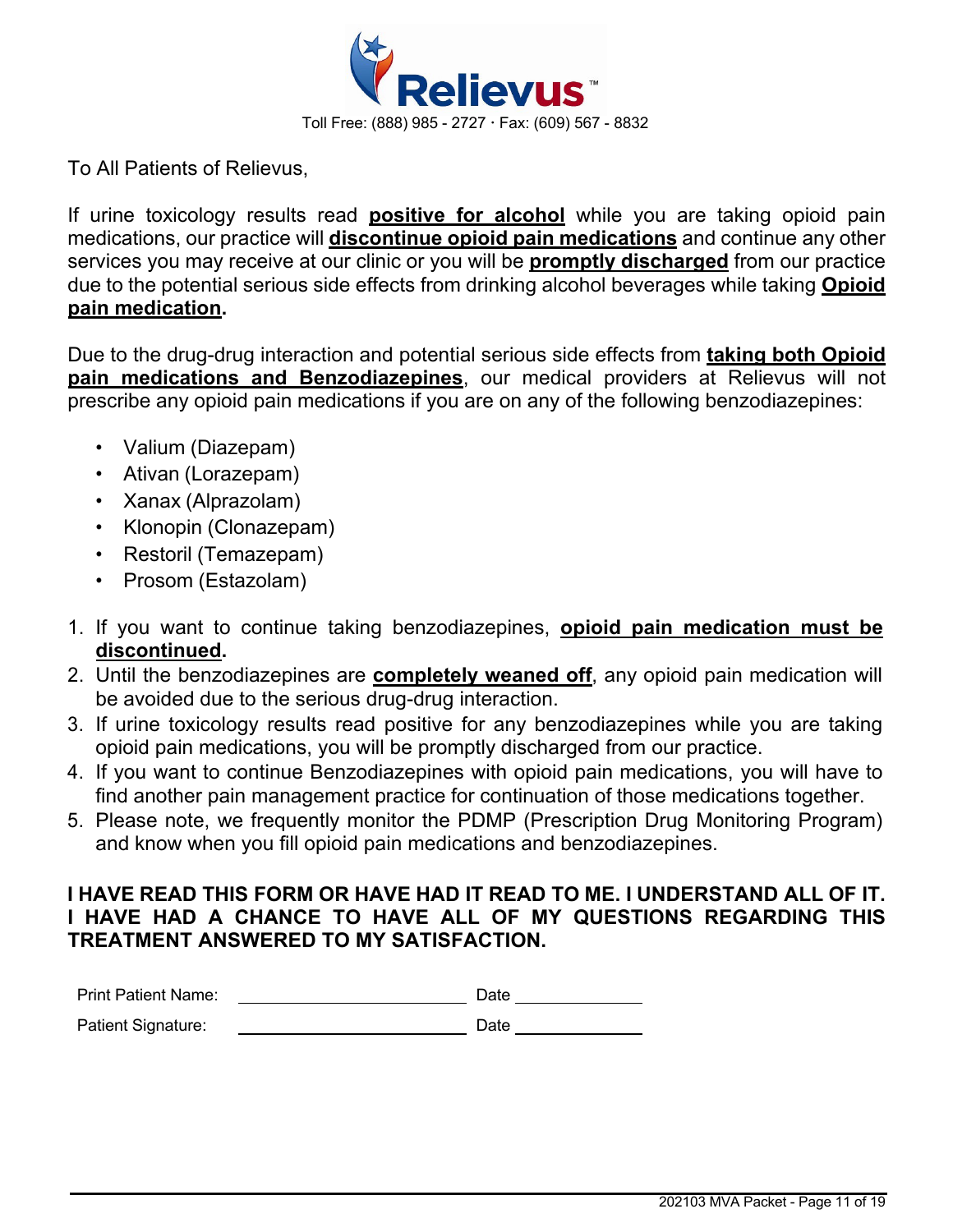

# **Consent for Opioid Therapy**

#### **Patient's Name: Date of Birth:**

I understand that the treatment with opioid pain medication is being carefully evaluated and recommended because my pain complaints are moderate to severe and other treatments have not sufficiently helped my pain. I understand that many medications can have interactions with opioids that can either increase or decrease their effect. Therefore, I have told the medical providers (physicians, nurse practitioners and/or physician assistants) at Relievus about all other medicines and treatments that I am receiving – and that I will promptly advise the medical provider at Relievus if I start to take any new medications or have new treatments. Likewise, I have told the medical providers at Relievus about my complete personal drug history and that of my family. I have been informed by the medical providers at Relievus that the initiation of a narcotic/opioid medication is a trial. Continuation of the medication is based on evidence of benefit to me from, associated side effects of, and compliance with instructions on, usage of the medication. I have also been informed by the medical providers at Relievus that continuation and any changes in dosage of the medication will be determined by pain relief, functional improvement, side effects, and adherence to usage restrictions.

### **It has been explained to me that taking narcotic/opioid medication has certain risks associated with it. These include, but are not limited to, the following:**

- Allergic reactions
- Slowing of breathing rate, slowing of reflexes or reaction time, sleepiness, drowsiness, dizziness, and/or confusion
- Impaired judgment and inability to operate machines or drive motor vehicles
- Nausea, vomiting, and/or constipation, itching
- **Overdose** (which could result in harm or even death)
- **Addiction**
- **Physical dependence or tolerance** to the pain relieving properties of the medication (This means that if my medication is stopped, reduced in dose, or rendered less effective by other medications I may be taking, I may experience runny nose, yawning, large pupils, goose bumps, abdominal pain and cramping, diarrhea, irritability, aches throughout my body, and a flu-like feeling. These can be very painful but are generally not life-threatening.)
- Failure to provide pain relief
- Changes in sexual function (This is generally caused by reduced testosterone levels. Such reduced levels may affect mood, stamina, sexual desire and physical and sexual performance.)
- Changes in hormonal levels
- Use of these medications poses **special risks to women who are pregnant or may become pregnant**. If I plan to become pregnant or believe that I have become pregnant while taking this pain medicine, I will immediately call my obstetrician and this office to inform them. I have been advised that, should I carry a baby to delivery while taking this medication, the baby will be physically dependent upon opioids. I also understand that birth defects can occur whether or not the mother is on medicines and there is always the possibility that my child will have a birth defect while I am taking an opioid. Furthermore, I recognize that the long-term consequence on a child's development who was exposed to opioids is not understood.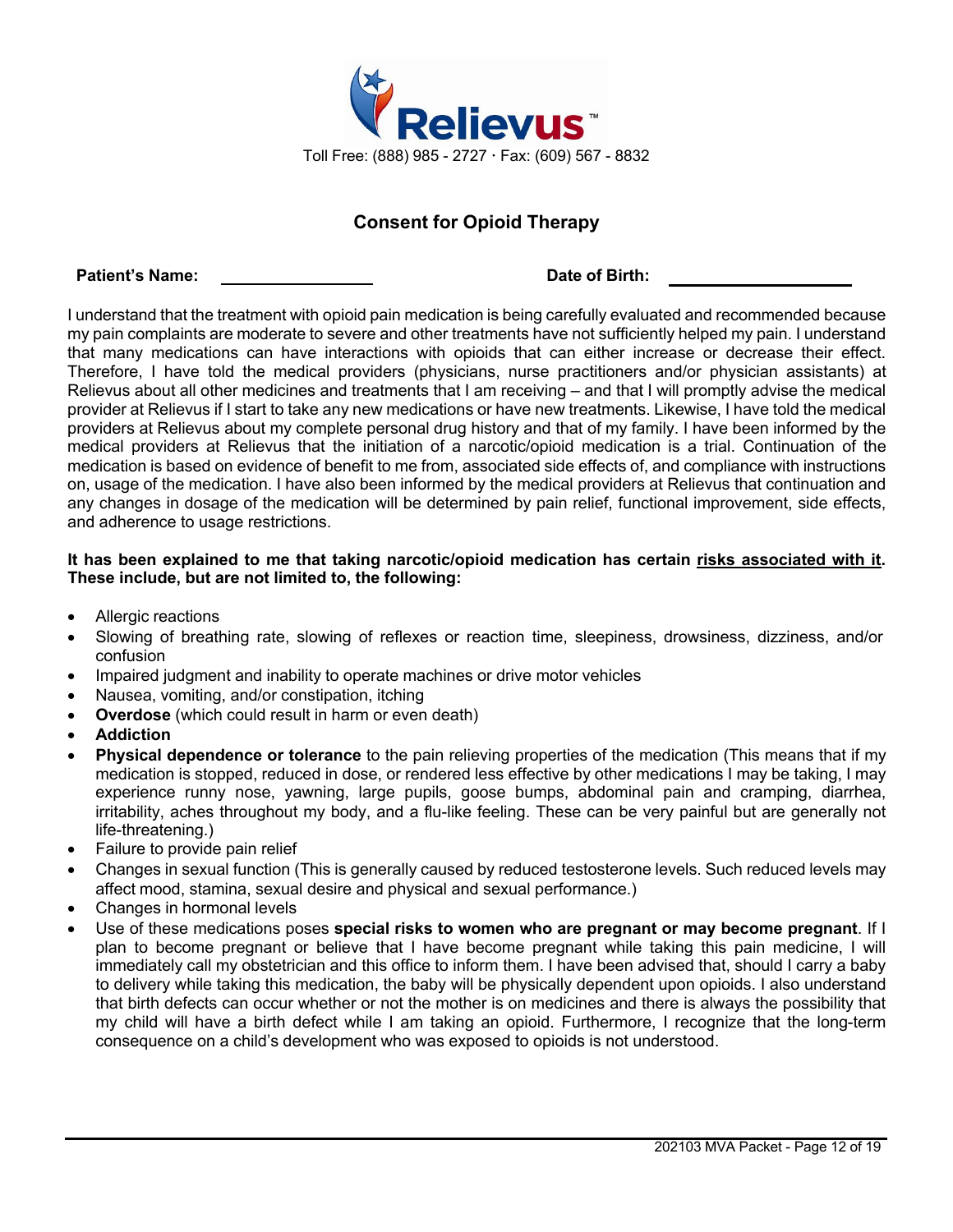### **It has been explained to me that there are other treatments that do not involve use of narcotic/opioid medications. Having been informed of these risks and potential benefits both of such medications and possible alternative treatments, I have freely consented to taking the narcotic/opioid medication.**

I would note that I have been given the opportunity of ask any questions that I may have – and that any questions that I have raised have been discussed to my satisfaction. I will take this/these medication(s) only as prescribed and I will not change the amount or dosing frequency without authorization from the medical providers at Relievus. I understand that unauthorized changes may result in my running out of medications early, and early refills may not be allowed. I also understand that if I do not take the medication correctly, I may have withdrawal reactions that may include stomach pain, sweating, anxiety, nausea, vomiting and general discomfort. I will obtain all opioids prescriptions from my physician or, during his or her absence, by the covering physician. I will not request medications outside of normal business hours. I will obtain all scheduled medications from one pharmacy. I will notify my physician if I change pharmacies.

I hereby authorize the physicians, nurse practitioners and physician assistants at Relievus to discuss all diagnostic and treatment details of my condition with the pharmacists at the dispensing pharmacy. I will submit to random urine and/or blood drug tests as requested by the medical providers at Relievus to monitor my treatment. I understand that the presence of any unauthorized substances in my urine or blood may prompt referral for assessment of addiction or chemical dependency and could result in discontinuation of further opioid prescriptions. I also understand that failure to follow these rules may lead to my no longer being treated by the medical providers at Relievus. I will not share, sell or otherwise permit others to have access to these medications.

**I HAVE READ THIS FORM (Page 1 and Page 2) OR HAVE HAD IT (Page 1 and Page 2) READ TO ME. I UNDERSTAND ALL OF IT. I HAVE HAD A CHANCE TO HAVE ALL OF MY QUESTIONS REGARDING THIS TREATMENT ANSWERED TO MY SATISFACTION. BY SIGNING THIS FORM VOLUNTARILY, I GIVE MY CONSENT FOR THE TREATMENT OF MY PAIN WITH OPIOID PAIN MEDICINES. I UNDERSTAND AND AGREE THAT FAILURE TO ADHERE TO THESE POLICIES WILL BE CONSIDERED NONCOMPLIANCE AND MAY RESULT IN CESSATION OF OPIOID PRESCRIBING AND POSSIBLE DISMISSAL FROM RELIEVUS.**

Patient Print Name **Patient Signature** Patient Signature Date **Date**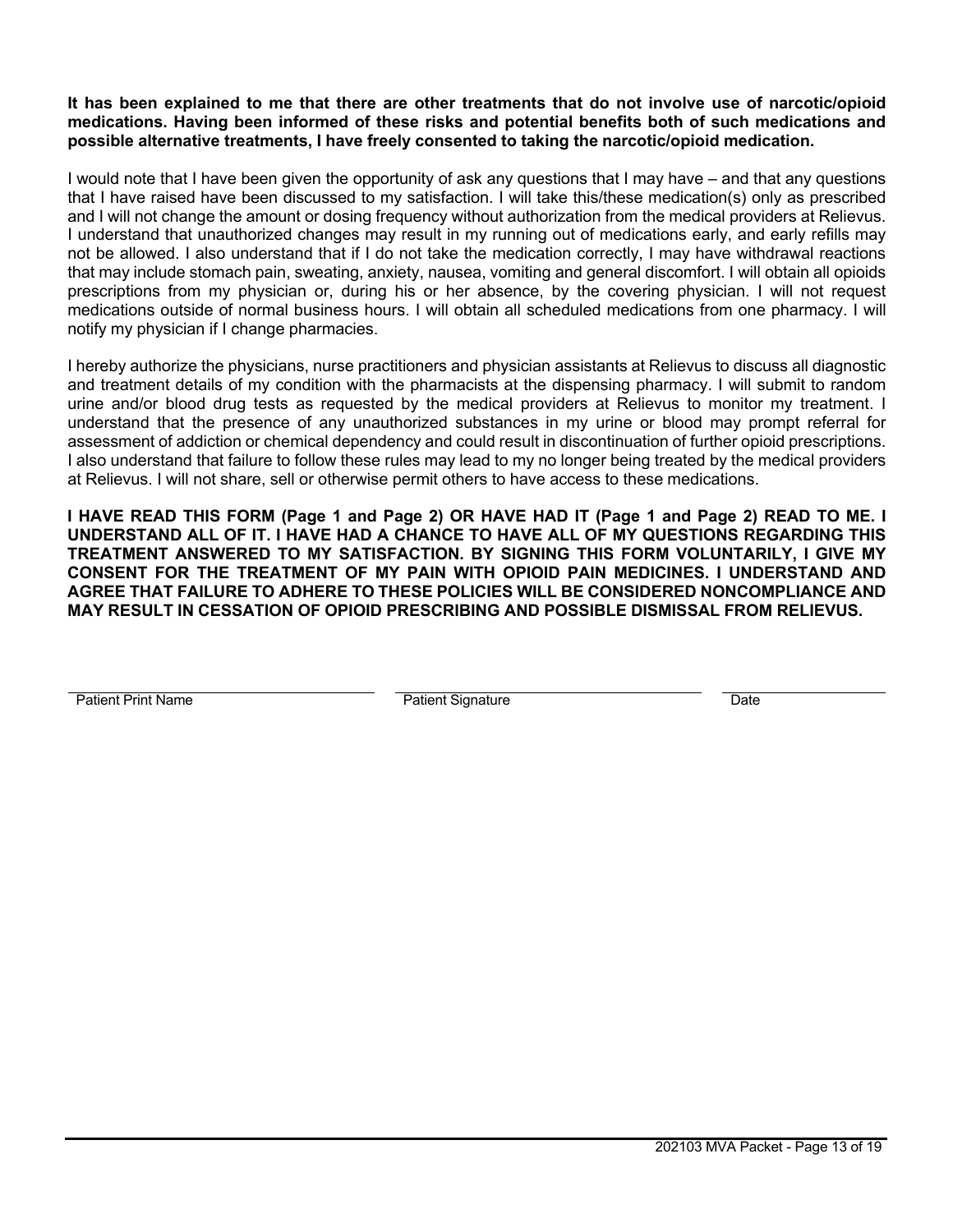

# **Irrevocable Assignment of Benefits / Letter of Protection / Lien**

I, the insured and/or beneficiary of the policy of

insurance providing medical benefits to me, do hereby authorize you, **Relievus**, medical benefits due to me under the terms of the applicable policy(s) issued by our company(s). Payment is authorized upon receipt of the itemized statement for services rendered. This insurance policy was in full force and effect at the time services were rendered. Payment, in whole or in part, shall be considered the same as if paid by your company directly to me, the insured. A photocopy of this assignment shall be valid as the original.

I authorize **Relievus** to obtain legal counsel by and through any law firm of their choosing and to enter into legal (PIP Arbitration) or other action to collect such sums due should sums not be paid within the legally prescribed time period. I do hereby promise full and complete cooperation with **Relievus'** legal counsel, including attending any type of medical examination (IME), deposition, arbitration, or court proceeding. I understand that should I fail to cooperate with the legal counsel, I may be held personally responsible to **Relievus** for any expense not covered by this assignment / letter of protection (hereinafter referred to as an "LOP") and/or expenses not recovered due to my failure to cooperate.

### **Authorization to Release Medical Records**

The undersigned hereby consents and authorizes the release of any and all medical records, reports, films, etc. directly to **Relievus** and/or their designated legal counsel, directly from to **Relievus** and/or their designated legal counsel, directly from **or any and all hospitals**, or any and all hospitals, diagnostic facilities, or physicians that have rendered medical treatment, diagnostic testing, or any type of medical services to the undersigned as a patient.

#### **Authorization to Release Information**

is hereby authorized to release to **Relievus** and /or their designated legal counsel all or any part of my medical record, billing information, insurance policy information, EOBs, and any information contained in my PIP file.

#### **Financial Responsibility**

I hereby agree and acknowledge that I may receive benefit checks directly from the insurance carrier for services rendered by **Relievus**. I hereby agree to immediately forward said check(s) to **Relievus** upon receipt of same. It is understood and agreed that should I receive benefit checks and fail to forward any benefit checks to **Relievus**, **Relievus** does maintain the right to request checks from me and initiate any and all collections efforts against me. If such action is taken by **Relievus**, I agree to be responsible for any and all benefit checks received plus any and all reasonable collection cost incurred including, but not limited to, attorney fees, interest, expert fees, and court costs.

## **Letter of Protection / Attorney Directive / Irrevocable Assignment**

I hereby irrevocably authorize my attorney , Esquire to pay directly to **Relievus** sums as may be due and owing for services rendered by **Relievus**, and to withhold such sums from any bodily injury policies, disability, medical payment benefits, no-fault benefits, health and accident benefits, workers' compensation benefits, or any other insurance benefits obtained to reimburse the undersigned, or from any settlement, verdict or judgment which may be paid to me or my attorney as a result of the injury or illness for which I have received service from **Relievus**. I irrevocably assign to **Relievus** all rights and benefits under my insurance contracts for the payment of services rendered by **Relievus**. I irrevocably authorize all information regarding my benefits under any insurance policy relating to any claims by **Relievus** be released to **Relievus** and/or their legal counsel.

I irrevocably authorize **Relievus** to file insurance claims on my behalf for service rendered to me. I irrevocably direct that all such payments go directly to **Relievus**. I irrevocably authorize the above medical provider, and/or their legal counsel, to be preset at all legal proceedings with regard to my Personal Injury Protection (PIP) benefit, including but not limited to Examinations Under Oath (EOU), depositions, whether there is pending litigation or not (e.g. Arbitrations or Court Proceedings).

#### **Patient's Signature**: Date:

The undersigned, being the attorney of record for the above patient, does hereby agree to observe all terms of the above and agree to withhold such sums from any settlement, verdict, or judgment as may be necessary to fully protect Relievus' rights to be compensated for services rendered and related to the above-captioned claim/case. This agreement is irrevocable.

| <b>Attorney Print Name:</b> | Date                                                                                                                                                   |
|-----------------------------|--------------------------------------------------------------------------------------------------------------------------------------------------------|
| <b>Attorney Signature:</b>  | Date.                                                                                                                                                  |
|                             | Note: Attorney, kindly sign, print and date one copy and return as soon as possible to the address listed above as an acknowledgment of this document. |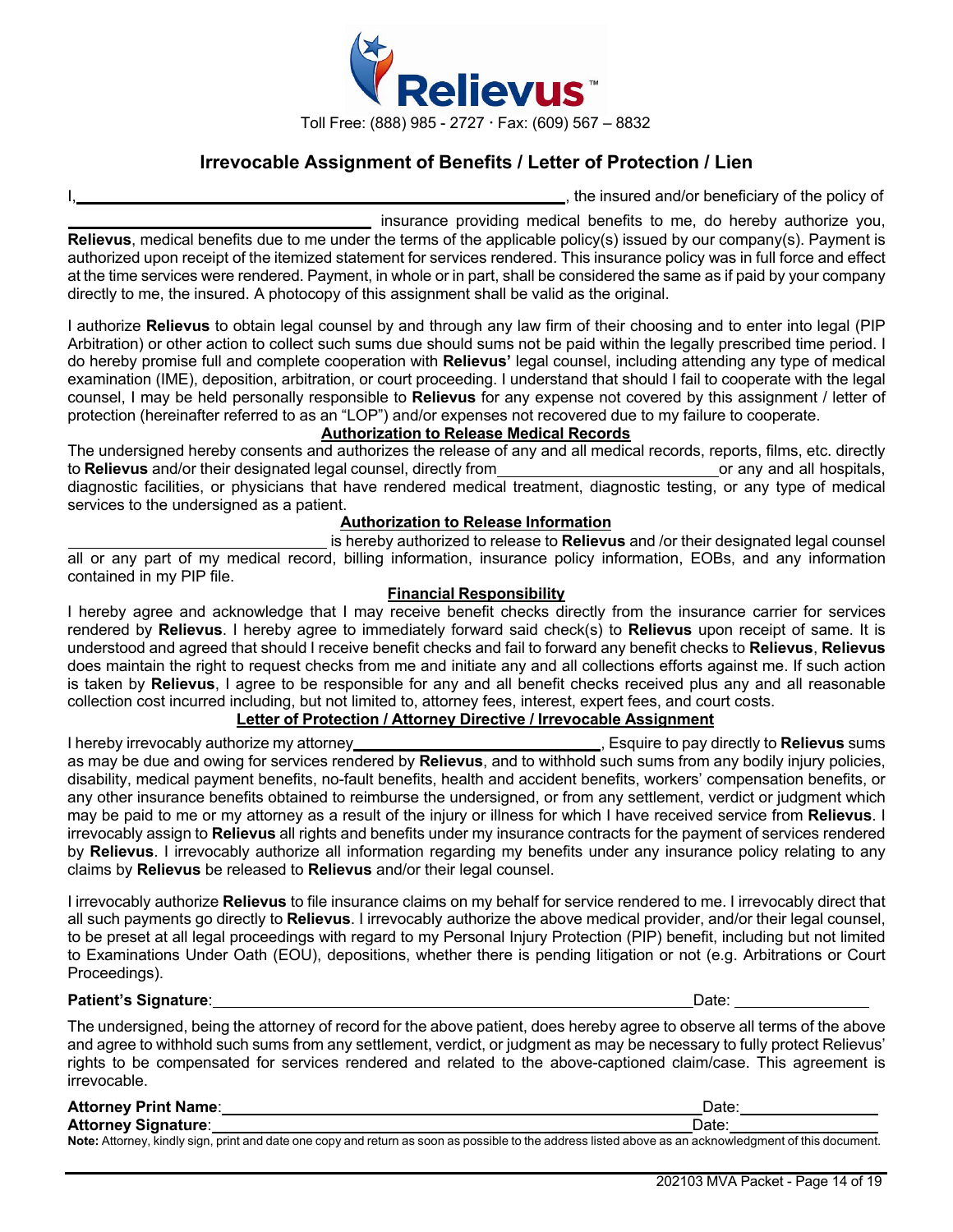

# **Irrevocable Assignment of Benefits – NJ Workers' Compensation Only**

I, the insured and/or beneficiary of the policy of

insurance providing medical benefits to me, do hereby authorize you, **Relievus**, medical benefits due to me under the terms of the applicable policy(s) issued by our company(s). Payment is authorized upon receipt of the itemized statement for services rendered. This insurance policy was in full force and effect at the time services were rendered. Payment, in whole or in part, shall be considered the same as if paid by your company directly to me, the insured. A photocopy of this assignment shall be valid as the original.

I authorize **Relievus** to obtain legal counsel by and through any law firm of their choosing and to enter into legal or other action to collect such sums due should sums not be paid within the legally prescribed time period. I do hereby promise full and complete cooperation with **Relievus'** legal counsel, including any deposition, arbitration, or court proceeding. I understand that should I fail to cooperate with the legal counsel, I may be held personally responsible to **Relievus** for any expense not covered by this assignment and/or expenses not recovered due to my failure to cooperate.

#### **Authorization to Release Medical Records**

The undersigned hereby consents and authorizes the release of any and all medical records, reports, films, etc. directly to **Relievus** and/or their designated legal counsel, directly from **or any and all hospitals**, or any and all hospitals, diagnostic facilities, or physicians that have rendered medical treatment, diagnostic testing, or any type of medical services to the undersigned as a patient.

#### **Authorization to Release Information**

is hereby authorized to release to **Relievus** and /or their designated legal counsel all or any part of my medical record, billing information, insurance policy information, EOBs, and any information contained in my file.

#### **Financial Responsibility**

I hereby agree and acknowledge that I may receive benefit checks directly from the insurance carrier for services rendered by **Relievus**. I hereby agree to immediately forward said check(s) to **Relievus** upon receipt of same. It is understood and agreed that should I receive benefit checks and fail to forward any benefit checks to **Relievus**, **Relievus** does maintain the right to request checks from me and initiate any and all collections efforts against me. If such action is taken by **Relievus**, I agree to be responsible for any and all benefit checks received plus any and all reasonable collection cost incurred including, but not limited to, attorney fees, interest, expert fees, and court costs.

I irrevocably authorize **Relievus** to file insurance claims on my behalf for service rendered to me. I irrevocably direct that all such payments go directly to **Relievus**. I irrevocably authorize the above medical provider, and/or their legal counsel, to be present at all legal proceedings including but not limited to Examinations Under Oath (EOU), depositions, whether there is pending litigation or not.

| <b>Patient's Name:</b> | Date: |
|------------------------|-------|
|                        |       |
| Patient's Signature:   | Date: |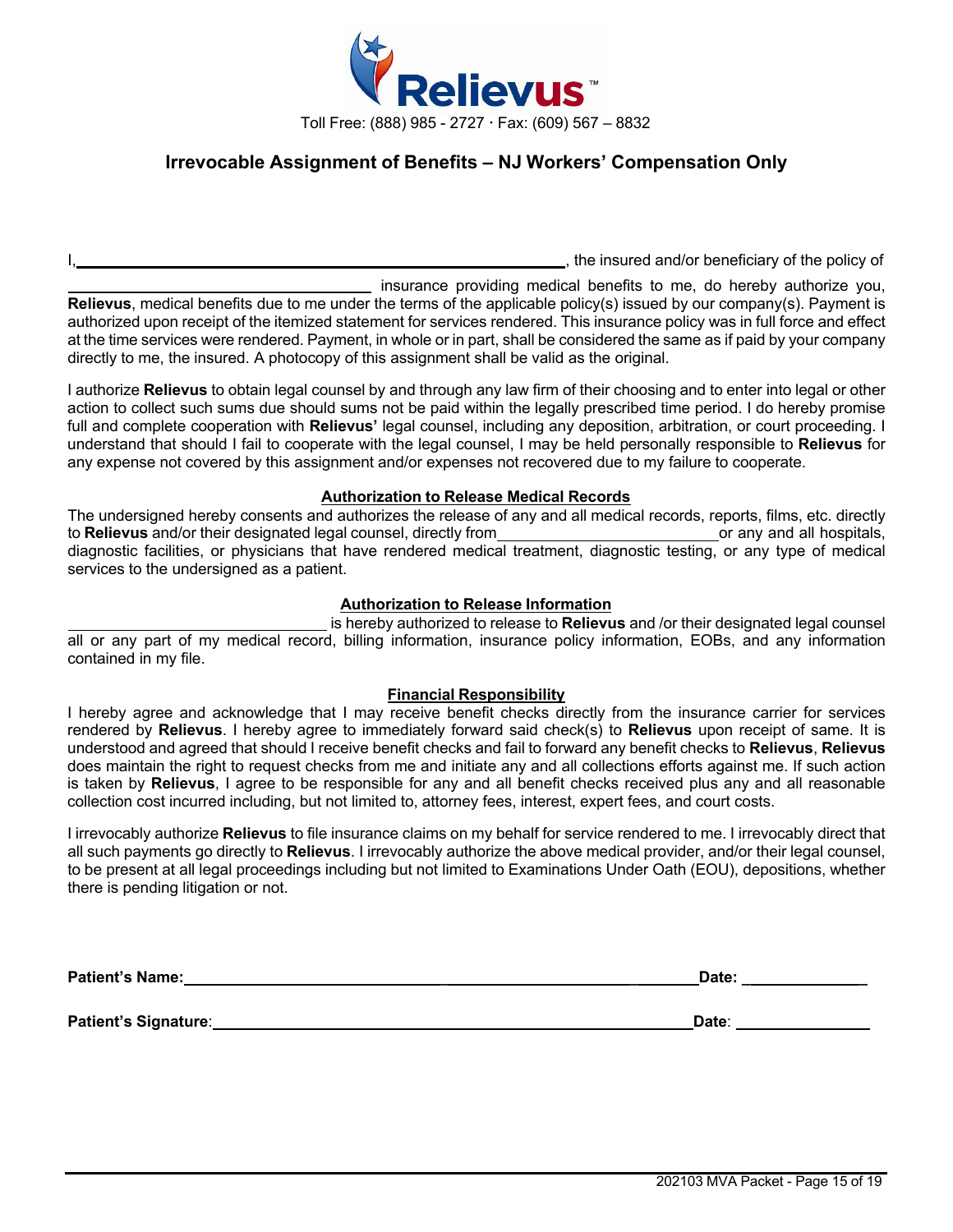

# **Assignment of Benefits – MVA Only**

<sub>1</sub>, the insured and/or beneficiary of the policy or policies of Insurance proving medical benefits to me, do hereby authorize you to pay directly to **Relievus**, medical provider, benefits due me out of the indemnity under the terms of the applicable policy/policies issued by your company. Payment is authorized upon receipt of the itemized statement for services rendered. This policy was in full force and effect at the time services were rendered. I also authorize the above medical provider to obtain counsel and enter legal or other action on my behalf and/or in my name to collect such sums due, should sums not be paid within the legally prescribed, or within a reasonable period of time. I do hereby promise full and complete cooperation with any legal counsel obtained by the medical provider including attending of any type of Deposition, Arbitration, or Court proceeding. I irrevocably authorize the above medical provider, and/or their legal counsel, to be present at all legal proceedings with regard to my Personal Injury Protection (PIP) benefits, including but not limited to Examinations Under Oath (EOU), depositions, whether there is pending litigation or not (e.g. Arbitrations or Court proceedings). I understand that if I fail to cooperate with legal Counsel, I may be held personally responsible to the medical provider for any expenses not covered by this assignment. Payment, in whole or in part, shall be considered the same as if paid by your company directly to me. A photocopy of this assignment shall be valid as the original. Should any penalties be applied to the provider as per N.J.A.C. 11:3-4.9 the provider agrees to hold the patient harmless of payment of such penalties. I hereby agree and acknowledge that I may receive benefit checks directly from the insurance carrier for services rendered by the provider. I hereby agree to immediately forward said checks to the provider upon receipt of the same. It is understood and agreed that should I not forward any benefits to the provider; the provider does maintain the right to request checks from me and initiate any and all collections efforts. If such action is taken by the provider, I agree to be responsible for any and all benefit checks received, plus any and all collection costs incurred including attorney fees and Court costs. I irrevocably assign to above company or provider all rights and benefits under any insurance contracts for payment of services rendered to provider. I irrevocably authorize all information regarding my benefits under any insurance policy relating to any claims by provider to be released to provider. I irrevocably authorize provider to file insurance claims on my behalf for services rendered to me. I irrevocably direct that all such payments go directly to provider. I irrevocably authorize provider to act on my behalf and report any suspected violations of proper claims practices to the proper regulatory authorities. This assignment of benefits has been explained to my full satisfaction, and I understand its nature and effect.

| Claim No.:                                                                  | Date of Accident: |      |
|-----------------------------------------------------------------------------|-------------------|------|
| Patient/Claimant Print Name                                                 |                   | Date |
| Patient/Claimant Signature                                                  |                   | Date |
| Legal Guardian Signature (if patient is a minor, parent/guardian must sign) |                   | Date |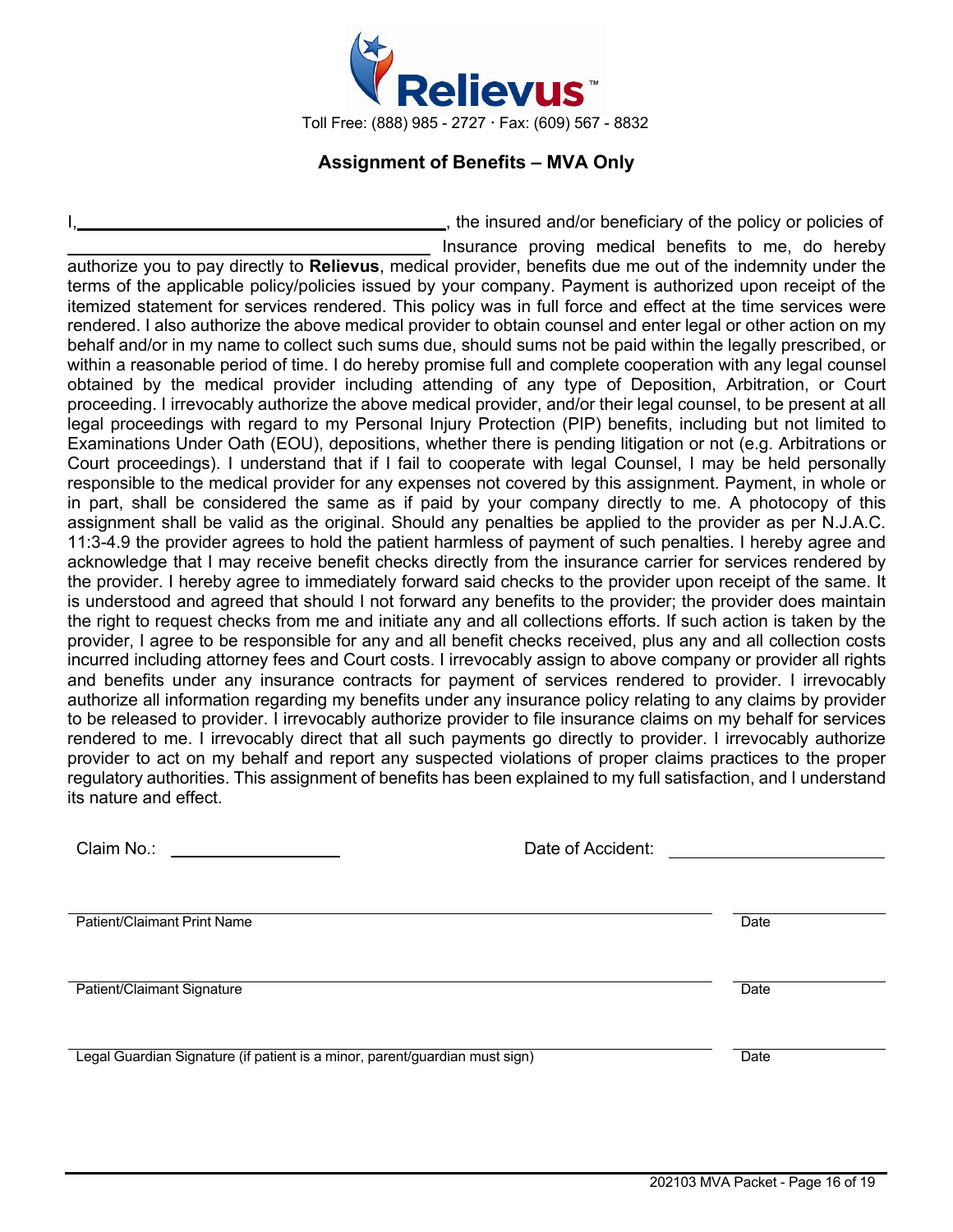

| <b>All PATIENTS! -- Mark each box that applies</b>          |              | <b>Male</b>                                  |  |
|-------------------------------------------------------------|--------------|----------------------------------------------|--|
|                                                             |              | (These boxes are for<br>Doctors / PAs / NPs) |  |
| $\Box$ Your current age is between 16 – 45 years old        | $\mathbf{1}$ | $\mathbf{1}$                                 |  |
| $\Box$ History of preadolescent sexual abuse                |              | $\boldsymbol{0}$                             |  |
| <b>Family history of substance abuse</b>                    |              |                                              |  |
| $\Box$ Family history of alcohol abuse                      | $\mathbf{1}$ | $\mathbf{3}$                                 |  |
| Family history of illegal drug abuse<br>$\Box$              |              | $\mathbf{3}$                                 |  |
| Family history of prescribed drug abuse<br>□                |              | $\overline{\mathbf{4}}$                      |  |
| Personal history of substance abuse                         |              |                                              |  |
| $\Box$ Personal history of alcohol abuse                    | 3            | $\overline{\mathbf{3}}$                      |  |
| $\Box$ Personal history of illegal drug abuse               |              | $\overline{\mathbf{4}}$                      |  |
| $\Box$ Personal history of prescribed drug abuse            | 5            | 5                                            |  |
| <b>Psychological disease</b>                                |              |                                              |  |
| $\Box$ Personal history of ADD, OCD, Bipolar, Schizophrenia |              | $\boldsymbol{2}$                             |  |
| $\Box$ Personal history of Depression                       |              | $\mathbf{1}$                                 |  |
| <b>Total</b>                                                |              |                                              |  |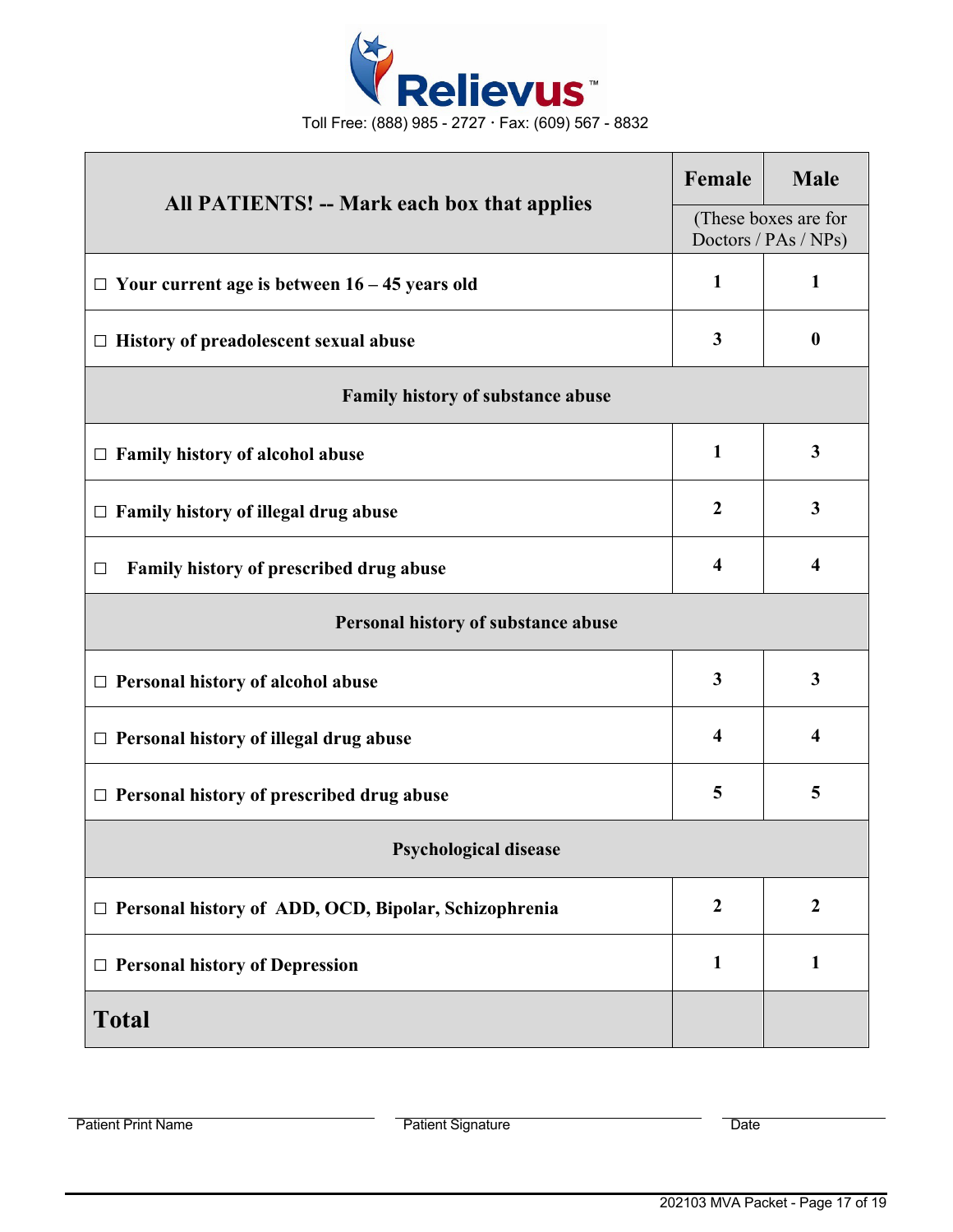

# **Authorization for Release of Information**

| Name of Patient: All the state of the state of the state of the state of the state of the state of the state of the state of the state of the state of the state of the state of the state of the state of the state of the st                                                                                                                                                                                                                                                                                                                                                                                                                                                                                 | <b>Date:</b> the contract of the contract of the contract of the contract of the contract of the contract of the contract of the contract of the contract of the contract of the contract of the contract of the contract of the co |  |  |  |
|----------------------------------------------------------------------------------------------------------------------------------------------------------------------------------------------------------------------------------------------------------------------------------------------------------------------------------------------------------------------------------------------------------------------------------------------------------------------------------------------------------------------------------------------------------------------------------------------------------------------------------------------------------------------------------------------------------------|-------------------------------------------------------------------------------------------------------------------------------------------------------------------------------------------------------------------------------------|--|--|--|
| Relievus is authorized to release protected health information about the above-named patient to the entities named<br>below. The purpose is to inform the patient or others in keeping with the patient's instructions.                                                                                                                                                                                                                                                                                                                                                                                                                                                                                        |                                                                                                                                                                                                                                     |  |  |  |
| <b>Entity to Receive Information</b><br>Check each person/entity below that you approve to<br>receive information.                                                                                                                                                                                                                                                                                                                                                                                                                                                                                                                                                                                             | Description of Information to be Release<br>Check each item below that can be given to the<br>person/entity as indicated on the left.                                                                                               |  |  |  |
| $\Box$ Voicemail                                                                                                                                                                                                                                                                                                                                                                                                                                                                                                                                                                                                                                                                                               | <b>Results of Lab tests/x-rays</b>                                                                                                                                                                                                  |  |  |  |
| <b>Spouse (Provide Name &amp; Phone Number)</b>                                                                                                                                                                                                                                                                                                                                                                                                                                                                                                                                                                                                                                                                | <b>Financial</b><br>Medical as follows: Next Control of the Medical as follows:                                                                                                                                                     |  |  |  |
| <b>Parent (Provide Name &amp; Phone Number)</b>                                                                                                                                                                                                                                                                                                                                                                                                                                                                                                                                                                                                                                                                | <b>Financial</b><br>Medical as follows: Next Assembly Medical as follows:                                                                                                                                                           |  |  |  |
| □ Other (Provide Name & Phone Number)                                                                                                                                                                                                                                                                                                                                                                                                                                                                                                                                                                                                                                                                          | <b>Financial</b>                                                                                                                                                                                                                    |  |  |  |
| <b>Patient Information</b><br>I understand that I have the right to revoke this authorization at any time and that I have the right to inspect or copy<br>the protected health information to be disclosed as described in this document. I understand that a revocation is not<br>effective in cases where the information has already been disclosed, but will be effective going forward.<br>I understand that information used or disclosed as a result of this arbitration may be subject to redisclosure by the<br>recipient and may no longer be protected by federal or state law.<br>I understand that I have the right to refuse this authorization and that my treatment will not be conditioned on |                                                                                                                                                                                                                                     |  |  |  |
| signing. This authorization shall be in effect until revoked by the patient.                                                                                                                                                                                                                                                                                                                                                                                                                                                                                                                                                                                                                                   |                                                                                                                                                                                                                                     |  |  |  |

Patient/Legal Representative Name **Patient/Legal Representative Signature** Patient/Legal Representative Signature